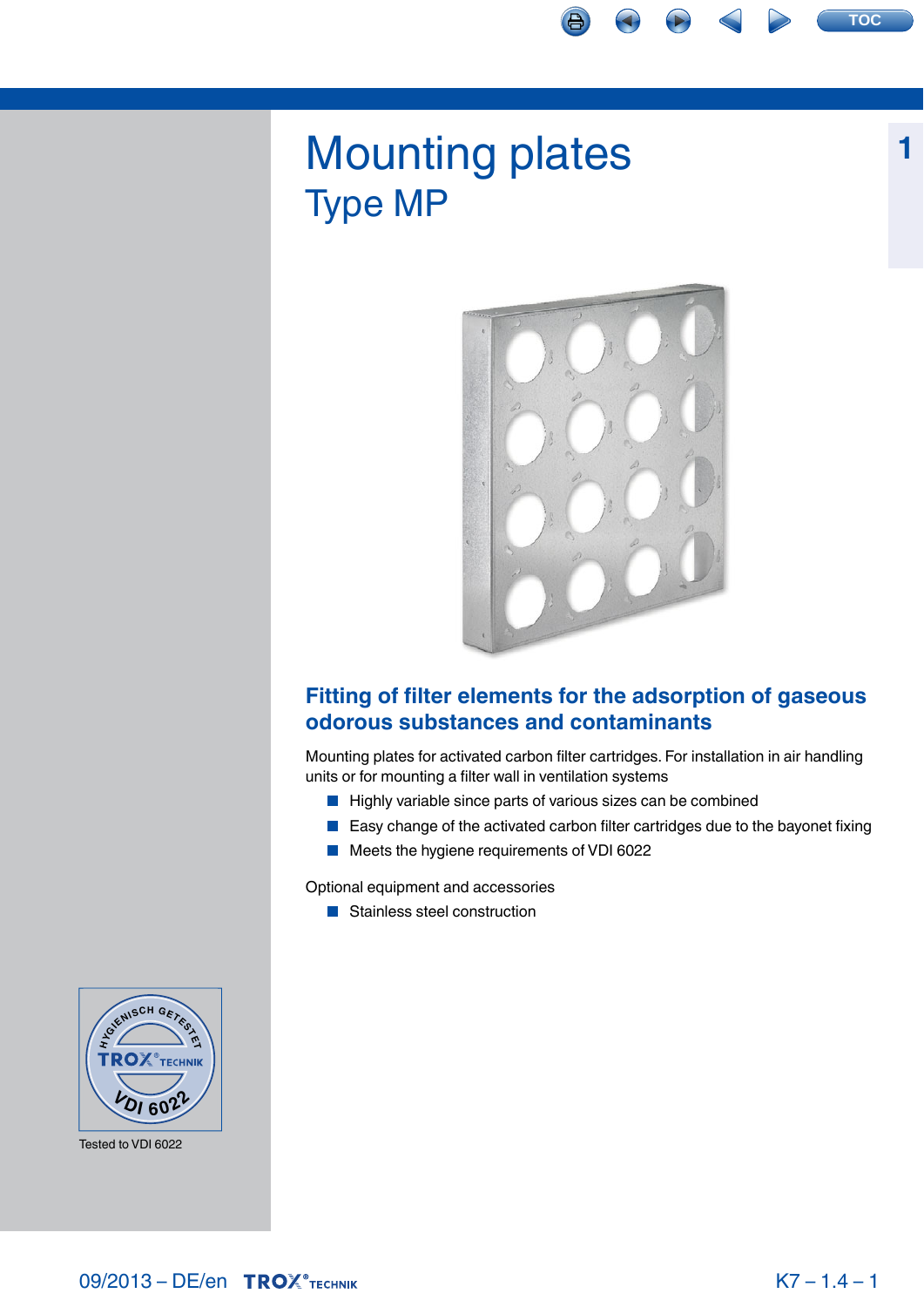|                                                                                                       |                                                                                                                                                                                                                                                                                                                                                                                                                                                                                                                                                                                                                                                                               |                                                                                                                        |                                                                                                                                                                                                                                                                                                                                                                                                                                                                                                                                                 | <b>MP</b>                                                                            |
|-------------------------------------------------------------------------------------------------------|-------------------------------------------------------------------------------------------------------------------------------------------------------------------------------------------------------------------------------------------------------------------------------------------------------------------------------------------------------------------------------------------------------------------------------------------------------------------------------------------------------------------------------------------------------------------------------------------------------------------------------------------------------------------------------|------------------------------------------------------------------------------------------------------------------------|-------------------------------------------------------------------------------------------------------------------------------------------------------------------------------------------------------------------------------------------------------------------------------------------------------------------------------------------------------------------------------------------------------------------------------------------------------------------------------------------------------------------------------------------------|--------------------------------------------------------------------------------------|
| <b>Mounting plates</b><br><b>General information</b><br><b>Description</b><br>Mounting plate, type MP | <b>Type</b><br><b>MP</b><br><b>Application</b><br>Mounting plate type MP as a base element for<br>$\overline{\phantom{0}}$<br>mounting a filter wall in air handling units and<br>ventilation systems<br>Fitting of activated carbon filter cartridges for<br>$\qquad \qquad -$<br>the adsorption of gaseous odorous substances<br>and contaminants, hydrocarbons, and traces of<br>inorganic compounds<br><b>Construction</b><br>- GAL: Galvanised steel<br>STA: Stainless steel<br><b>Nominal sizes [mm]</b><br>$- B \times H \times T$<br><b>Useful additions</b><br>- Suitable filter elements to be ordered<br>separately<br>- Activated carbon filter cartridges (ACFC) | General information<br>Order code<br>Dimensions and weight<br>Specification text<br>Basic information and nomenclature | <b>Construction features</b><br>- Mounting plates with openings to fit activated<br>carbon filter cartridges (bayonet fixing)<br><b>Materials and surfaces</b><br>- Mounting plates made of galvanised sheet<br>steel or stainless steel<br><b>Standards and guidelines</b><br>- Hygiene meets the requirements of VDI 6022,<br>VDI 3803, DIN 1946 Part 4, ÖNORM H 6021<br>and ÖNORM H 6020, SWKI VA 104-01 and<br>SWKI 99-3, and EN 13779<br><b>Maintenance</b><br>- Maintenance-free as construction and<br>materials are not subject to wear | <b>TOC</b><br>Page<br>$1.4 - 2$<br>$1.4 - 3$<br>$1.4 - 4$<br>$1.4 - 5$<br>$10.1 - 1$ |
|                                                                                                       |                                                                                                                                                                                                                                                                                                                                                                                                                                                                                                                                                                                                                                                                               |                                                                                                                        |                                                                                                                                                                                                                                                                                                                                                                                                                                                                                                                                                 |                                                                                      |
| $K7 - 1.4 - 2$                                                                                        | <b>TROX</b> <sup>®</sup> TECHNIK                                                                                                                                                                                                                                                                                                                                                                                                                                                                                                                                                                                                                                              |                                                                                                                        |                                                                                                                                                                                                                                                                                                                                                                                                                                                                                                                                                 | 09/2013 - DE/en                                                                      |

# **Description**

**1**



# **Application**

- Mounting plate type MP as a base element for mounting a filter wall in air handling units and ventilation systems
- Fitting of activated carbon filter cartridges for the adsorption of gaseous odorous substances and contaminants, hydrocarbons, and traces of inorganic compounds

## **Construction**

- GAL: Galvanised steel
- STA: Stainless steel

# **Nominal sizes [mm]**

# **Useful additions**

- Suitable filter elements to be ordered separately
- Activated carbon filter cartridges (ACFC)

# **Construction features**

# **Materials and surfaces**

## **Standards and guidelines**

# **Maintenance**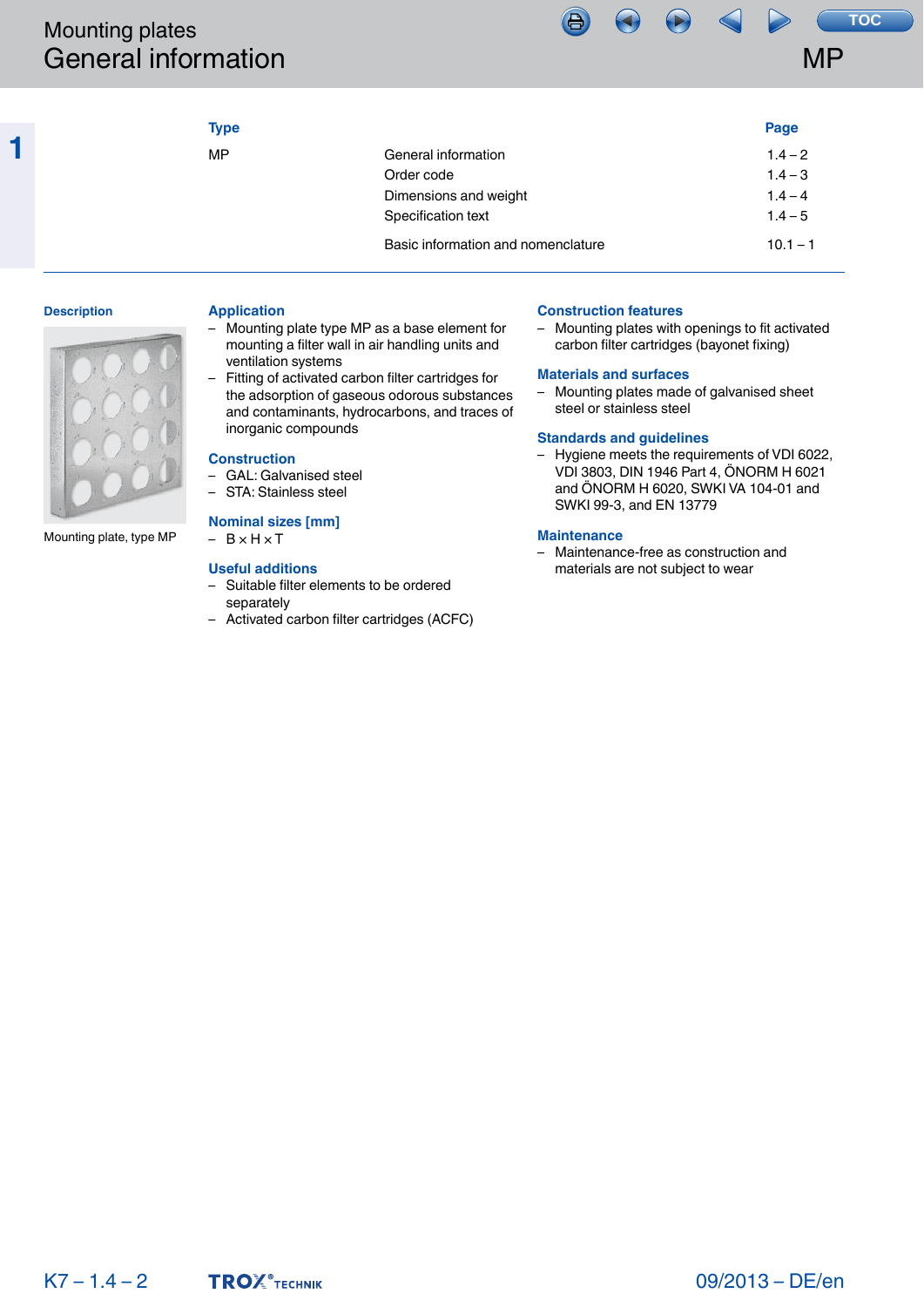# <span id="page-2-0"></span>Mounting plates Order code



₩

**Materials** galvanised steel **Nominal size** 610 × 610 × 610 × 610 × 610 × 610 × 610 × 610 × 610 × 610 × 610 × 610 × 610 × 610 × 610 × 610 × 610 × 610 × 60 mm

MP

**TOC**

**1**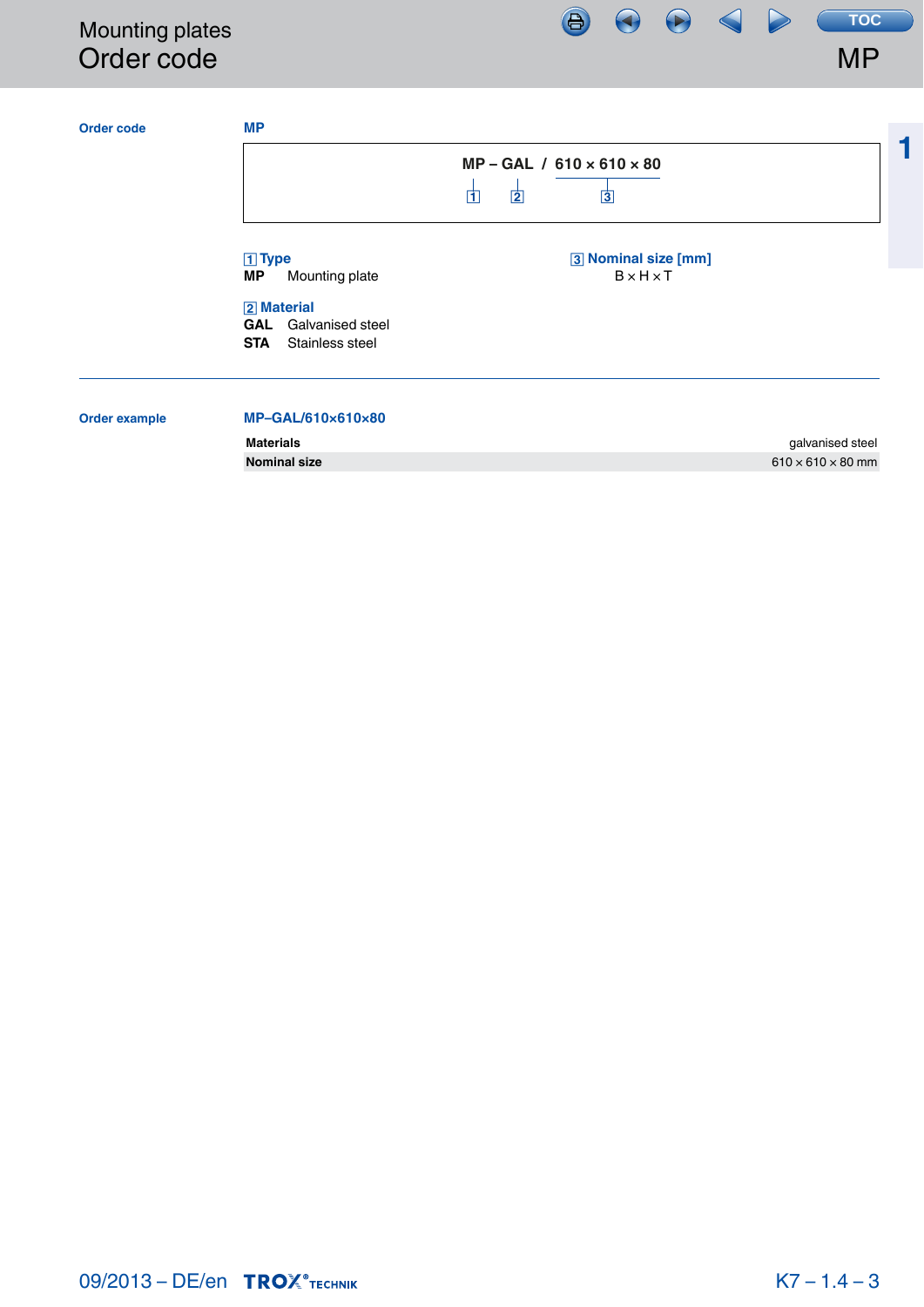# <span id="page-3-0"></span>Mounting plates Dimensions and weight



# **1 Dimensions**

# **Dimensional drawing of MP**



Mounting plate, type MP



## **Standard construction**

Filter elements to be ordered separately.

All weights are net, without packaging.

# **Dimensions [mm] and weight [kg]**

|     | <b>Nominal size</b> |    |    | 2    |  |
|-----|---------------------|----|----|------|--|
| в   | н                   |    |    | ~ kg |  |
| 305 | 305                 | 80 |    | 0.8  |  |
| 305 | 610                 | 80 | 8  | 1.6  |  |
| 610 | 610                 | 80 | 16 | 3.2  |  |

① No. of cartridges ② Weight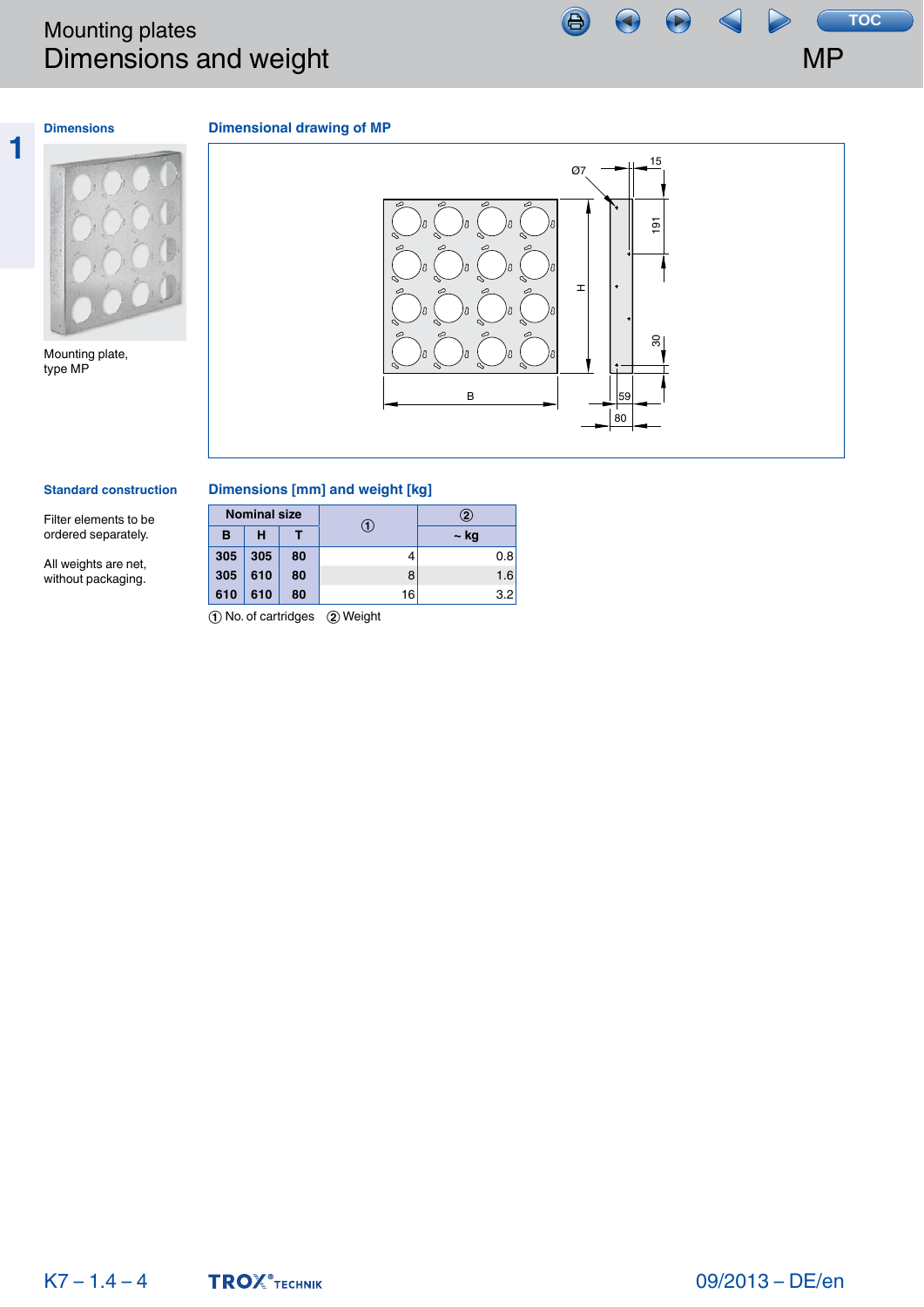# <span id="page-4-0"></span>Mounting plates Specification text



**1**

# **Standard text**

This specification text describes the general properties of the product. Texts for other variants can be generated with our Easy Product Finder design programme.

Mounting plates type MP as a base element for mounting a filter wall in air handling units and ventilation systems.

Fitting of activated carbon filter cartridges for the adsorption of gaseous odorous substances and contaminants, hydrocarbons, and traces of inorganic compounds.

Fitting of activated carbon filter cartridges with bayonet fixing.

# **Order options**

**MP** Mounting plate

# $\sqrt{2}$  Material

 **Type**

**GAL** Galvanised steel

**STA** Stainless steel

# **Materials and surfaces**

– Mounting plates made of galvanised sheet steel or stainless steel

# **Construction**

- GAL: Galvanised steel
- STA: Stainless steel

 **Nominal size [mm]**  $\Box$   $B \times H \times T$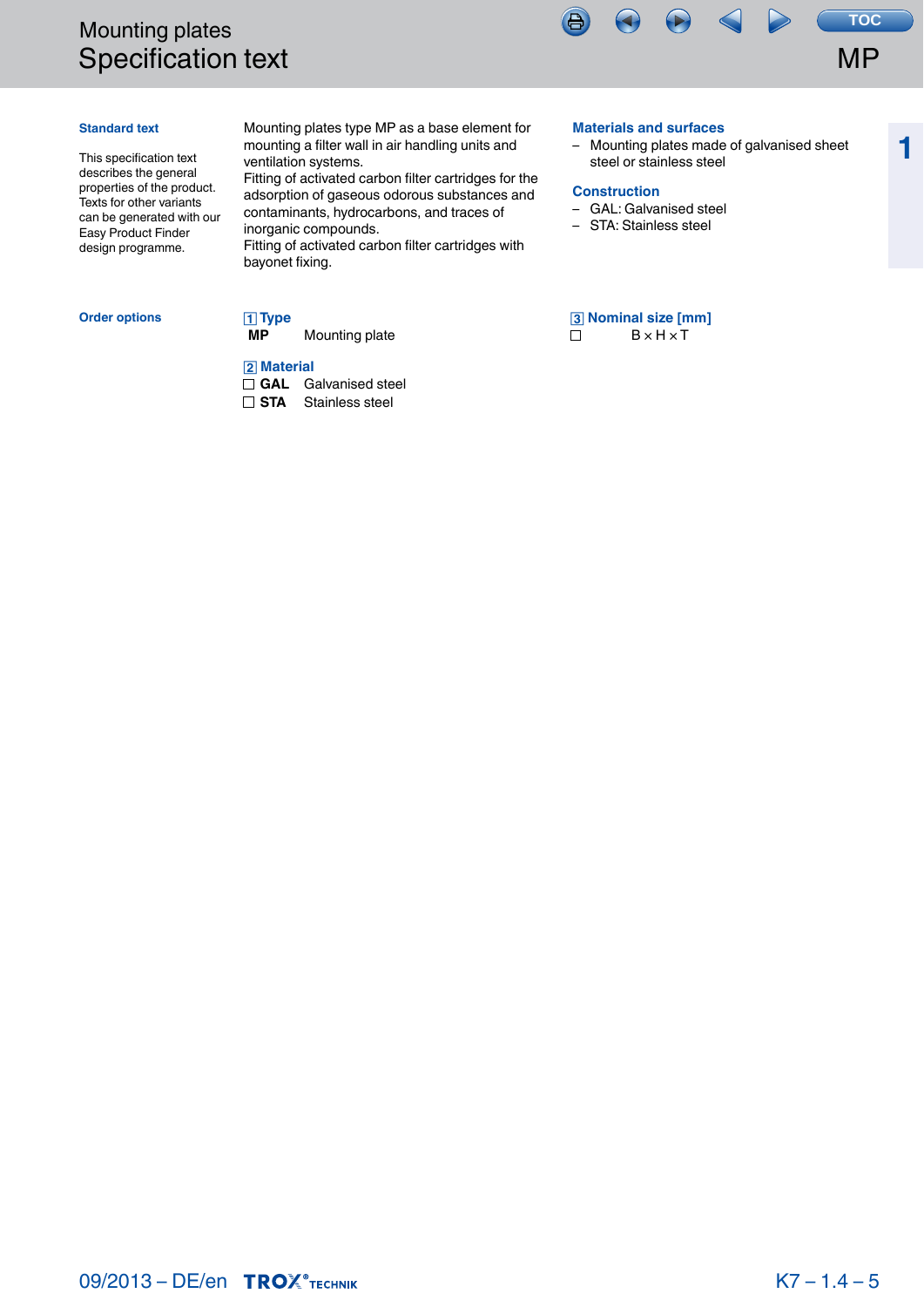<span id="page-5-0"></span>



- [Selection of filter elements](#page-6-0)
- [Test method according to EN 779](#page-7-0)
- **[Eurovent certification](#page-10-0)**
- **[Energy efficiency according to Eurovent document 4/11](#page-11-0)**
- [Test method according to EN 1822](#page-13-0)  $\mathcal{L}_{\mathcal{A}}$
- **[Easy Product Finder](#page-15-0)**
- [New product names](#page-17-0)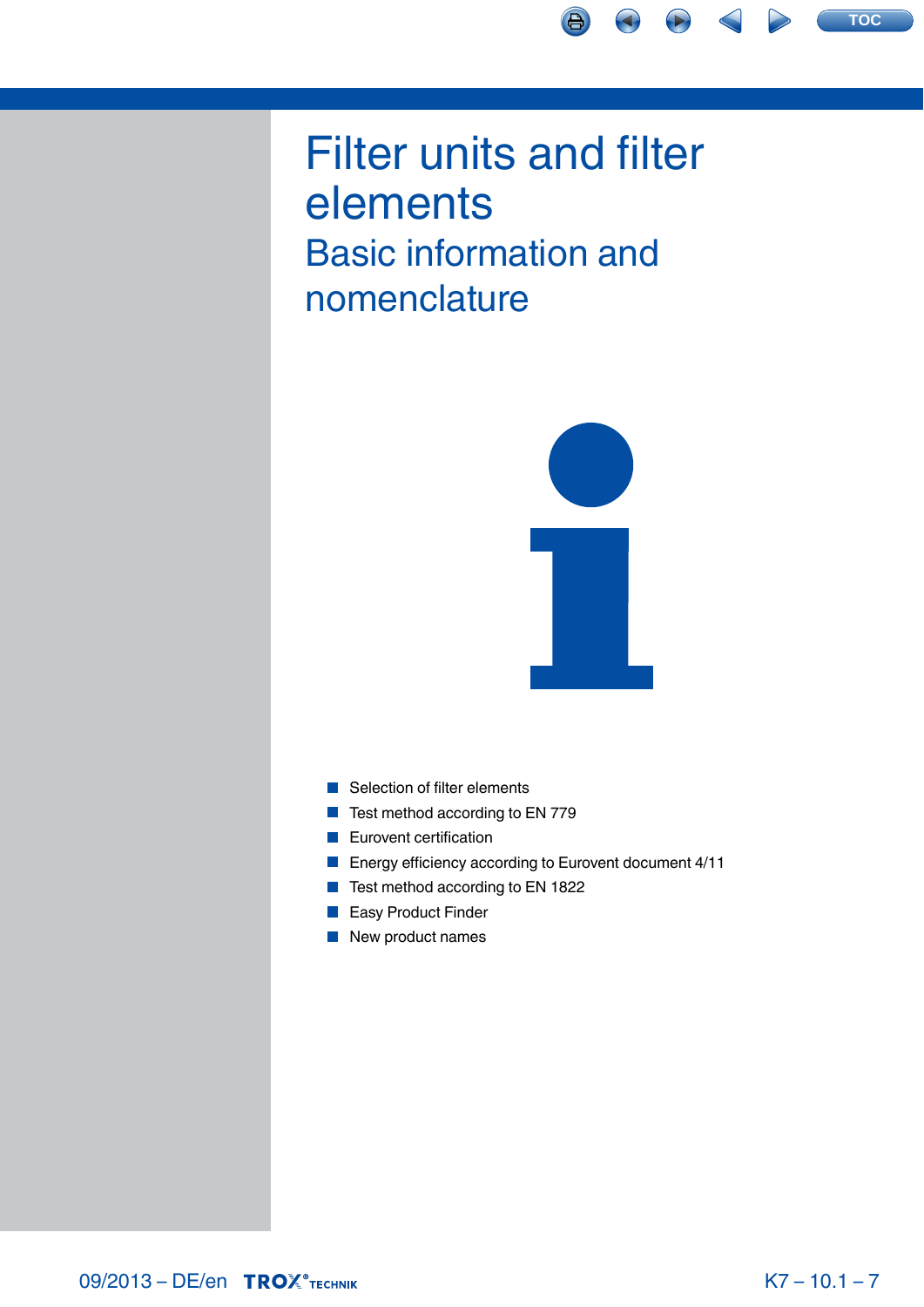<span id="page-6-0"></span>

|                                                                                      | <b>Filter</b><br>class                                                                                                               | <b>Construction</b>                                                                                                                                                                                          | Area of application                                                           | <b>Examples</b>                                                                                                     |
|--------------------------------------------------------------------------------------|--------------------------------------------------------------------------------------------------------------------------------------|--------------------------------------------------------------------------------------------------------------------------------------------------------------------------------------------------------------|-------------------------------------------------------------------------------|---------------------------------------------------------------------------------------------------------------------|
| Coarse dust filter, particle size > 10 µm                                            |                                                                                                                                      |                                                                                                                                                                                                              |                                                                               |                                                                                                                     |
|                                                                                      |                                                                                                                                      | <b>Type FMC</b><br>(Automatic roll filter media)                                                                                                                                                             | Prefilters and recirculated<br>air filters                                    | Civilian shelters                                                                                                   |
| Insects, textile<br>threads, sand, flue                                              | G <sub>3</sub>                                                                                                                       | <b>Type FMR</b><br>(roll media made of glass fibres or chemical fibres)<br>Type FMP                                                                                                                          | Extract air                                                                   | Paint spray booths and kitchen<br>extract air                                                                       |
| ash, pollen,<br>spores, cement<br>dust, carbon dust                                  | G4                                                                                                                                   | (filter medium as roll media or cut-to-size pads)<br>Type ZL (Z-line filters)<br>Type PFC                                                                                                                    | Used to protect air handling<br>units and compact units<br>from contamination | Room air conditioners, fans                                                                                         |
|                                                                                      |                                                                                                                                      | (pocket filters made of non-woven chemical fibres)                                                                                                                                                           | <b>Prefilters</b>                                                             | For filter classes M5 to F9                                                                                         |
| Fine dust filters, particle size $1 - 10 \mu m$                                      |                                                                                                                                      |                                                                                                                                                                                                              |                                                                               |                                                                                                                     |
| Pollen, spores,<br>cement dust,                                                      | M <sub>5</sub>                                                                                                                       | Type FMR (roll media made of chemical fibres)<br><b>Type FMP</b><br>(filter medium as roll media or cut-to-size pads)                                                                                        | Fresh air filters for rooms<br>with low requirements                          | Factory buildings,<br>storage rooms,<br>and garages                                                                 |
| bacteria and<br>germs<br>Aerosol                                                     | M6<br>F7                                                                                                                             | Type ZL (Z-line filters)<br><b>Type PFC</b><br>(pocket filters made of non-woven chemical fibres)                                                                                                            | Prefilters and recirculated<br>air filters                                    | Ventilation plant rooms                                                                                             |
| insecticides                                                                         |                                                                                                                                      | <b>Type PFS</b><br>(pocket filters made of non-woven synthetic fibres)                                                                                                                                       | Final filters in<br>air conditioning systems                                  | Sales rooms,<br>department stores, offices                                                                          |
|                                                                                      |                                                                                                                                      | Type PFG<br>(pocket filters made of non-woven glass fibres)<br><b>Type PFN</b>                                                                                                                               | Prefilters in<br>air conditioning systems                                     | For filter classes<br>F7 to F9                                                                                      |
| Oil spray and<br>accumulated soot.<br>tobacco smoke,<br>metal oxide                  | F7<br>F <sub>8</sub><br>F <sub>9</sub>                                                                                               | (pocket filters made of NanoWave® medium)<br>Type MFI (Mini Pleat filter inserts)<br>Type MFE (Mini Pleat filter elements)                                                                                   | Final filters in<br>air conditioning systems                                  | Offices, production rooms,<br>central control rooms,<br>hospitals, computer centres                                 |
| smoke                                                                                |                                                                                                                                      | Type MFC (Mini Pleat filter cells)<br>Type MFP (Mini Pleat filter panels)<br>Type DFF (Deep Pleat compact fine dust filter)                                                                                  | Prefilters                                                                    | For filter classes E11, E12 and<br>H <sub>13</sub>                                                                  |
| Particulate filters, particle size < 1 µm                                            |                                                                                                                                      |                                                                                                                                                                                                              |                                                                               |                                                                                                                     |
| Bacteria and<br>viruses<br>tobacco smoke                                             | E10                                                                                                                                  | Type MFI (Mini Pleat filter inserts)<br>Type MFE (Mini Pleat filter elements)                                                                                                                                | Final filters for the most                                                    | Laboratories, production<br>rooms in the food processing<br>and pharmaceutical industries                           |
| metal oxide<br>smoke                                                                 | E11<br>H <sub>13</sub>                                                                                                               | Type MFC (Mini Pleat filter cells)<br>Type MFP (Mini Pleat filter panels)<br>Type DFH (Deep Pleat particulate filter cells)                                                                                  | critical requirements                                                         | Fine-mechanical, optical, and<br>electronic industries                                                              |
| asbestos dust                                                                        |                                                                                                                                      |                                                                                                                                                                                                              |                                                                               | Medicine                                                                                                            |
|                                                                                      |                                                                                                                                      | Particulate filters for clean room technology                                                                                                                                                                |                                                                               |                                                                                                                     |
| Particle size<br>$<$ 1 µm<br>see Particulate<br>filters                              | H13                                                                                                                                  | Type MFI (Mini Pleat filter inserts)<br>Type MFE (Mini Pleat filter elements)<br>Type MFC (Mini Pleat filter cells)<br>Type MFP (Mini Pleat filter panels)<br>Type DFH (Deep Pleat particulate filter cells) |                                                                               | For rooms rated to an<br>ISO class between 7 and 9, or<br>class 10000 or 100000<br>according to Federal Standard    |
| Various stages of<br>oil vapour and<br>soot<br>suspended<br>radioactive<br>particles | Type MFI (Mini Pleat filter inserts)<br>Type MFC (Mini Pleat filter cells)<br>H <sub>14</sub><br>Type MFP (Mini Pleat filter panels) |                                                                                                                                                                                                              | <b>Final filters</b>                                                          | For rooms rated to an<br>ISO class between 5 and 7,<br>or class 100, 1000 or 10000<br>according to Federal Standard |
| Aerosols                                                                             | H14<br>U15<br>U16                                                                                                                    | Type MFPCR (Mini Pleat filter panels for clean room<br>technology)                                                                                                                                           |                                                                               | For rooms rated to an<br>ISO class between 1 and 4, or<br>class 1 or 10 according to<br><b>Federal Standard</b>     |

 $\bigoplus$ 

 $\bigodot$ 

 $\left( \blacktriangleright \right)$ 

**TOC**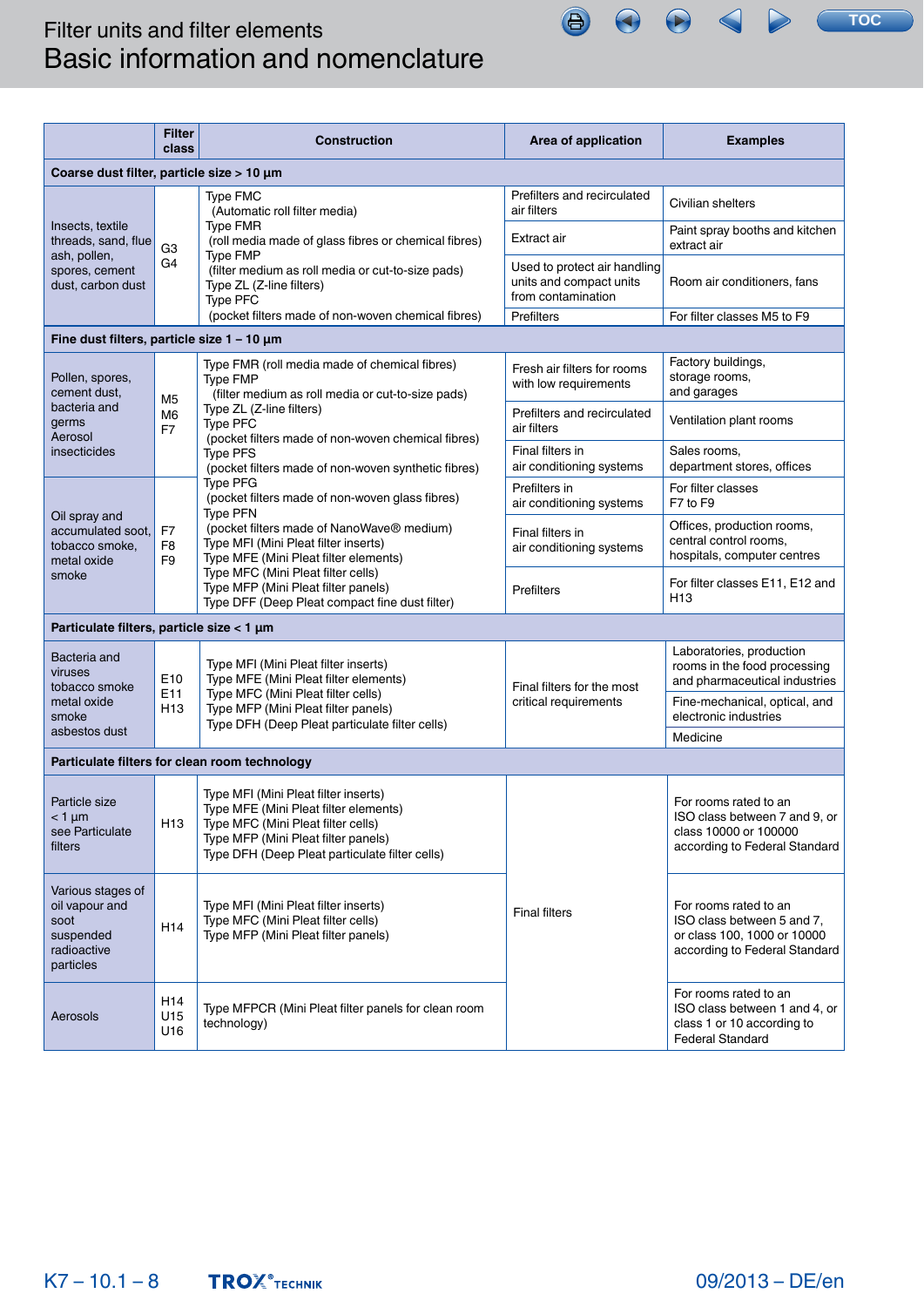

# <span id="page-7-0"></span>**Test method**



Pocket filter, type PFG



Mini Pleat filter insert type MFI, costruction PLA



Mini Pleat filter panel type MFP

# **EN 779 – test method**

Coarse and fine dust filters are used for separating contaminants from the atmospheric air for general use in ventilation and air conditioning systems as well as in process engineering.

For the testing of coarse and fine dust filters, European standard EN 779, 'Particulate air filters for general ventilation', describes a uniform, reproducible test method, the requirements for particulate filters, and the test rig for measurement.

# **Measurement of the initial differential pressure**

The initial differential pressure is the differential pressure of the clean sample. It is measured at least at 50 %, 75 %, 100 %, and 125 % of the nominal volume flow rate to which the filter is subjected. The measurement results are used to create a curve of the differential pressure as a function of the volume flow rate.

# **Measurement of the arrestance**

For the determination of the arrestance, synthetic dust (ASHRAE dust) is fed at increments at nominal volume flow rate. The composition of the synthetic test dust is based on weight percentages of the following:

- 72 weight percent of 'fine' test dust to ISO 12103-1 A2
- 23 weight percent of black carbon
- 5 weight percent of lint cotton

Downstream of the sample, a final filter takes up the dust that has not been arrested by the sample. From the weight gain of the final filter and the amount of dust fed, the arrestance is determined gravimetrically, i.e. by weighing the final filter after every dust feed procedure. Every dust feed results in an increase of the differential pressure of the filter. The test is continued until the final differential pressure defined in the standard is reached. The maximum final differential pressure is 250 Pa for coarse dust filters, and 450 Pa for fine dust filters.

Then the average arrestance for the entire duration of the test is calculated.

# **Calculation of the dust holding capacity**

The dust holding capacity is the product of the total mass of dust fed and the average arrestance.

## **Measurement of the efficiency**

For fine dust filters, the efficiency is measured together with the arrestance.

First, the initial efficiency of the clean filter is determined. The efficiency is then measured again after each measurement of the arrestance. To determine the efficiency, the sample is treated with a test aerosol made of DEHS (di-ethyl-hexyl sebacate). The efficiency is determined at the beginning and directly after each dust feed (ASHRAE test dust) by counting particles. The particle counter used can count particles as small as 0.1 μm.

For the test, an aerosol made of DEHS and with a particle size of  $0.2 - 3.0 \mu m$  is mixed with the test air. Upstream and downstream of the filter, partial airflows are sampled and fed to the particle counter. The test is stopped at a final differential pressure of 450 Pa. Finally, the average efficiency for the entire duration of the test is calculated. The classifying particle size is 0.4 μm.

### **Efficiency after electrostatic discharge**

Certain synthetic filter media rely on electrostatic effects to achieve a high efficiency. Since electrostatic charges can be neutralised by some contaminants in the air, the efficiency of a filter is also determined after a complete discharge. For this purpose, the IPA test method (isopropanol treatment) is described in detail in the EN 779:2012 standard. The process is such that representative samples from the filter to be tested are dipped in isopropanol, dried, and then the efficiency is measured with a particle size of 0.4 μm. For the product of the product of the same of the area of the area same of the area same of the area same of the area same of the area same of the distribution of the distribution of the distribution of the filter, partial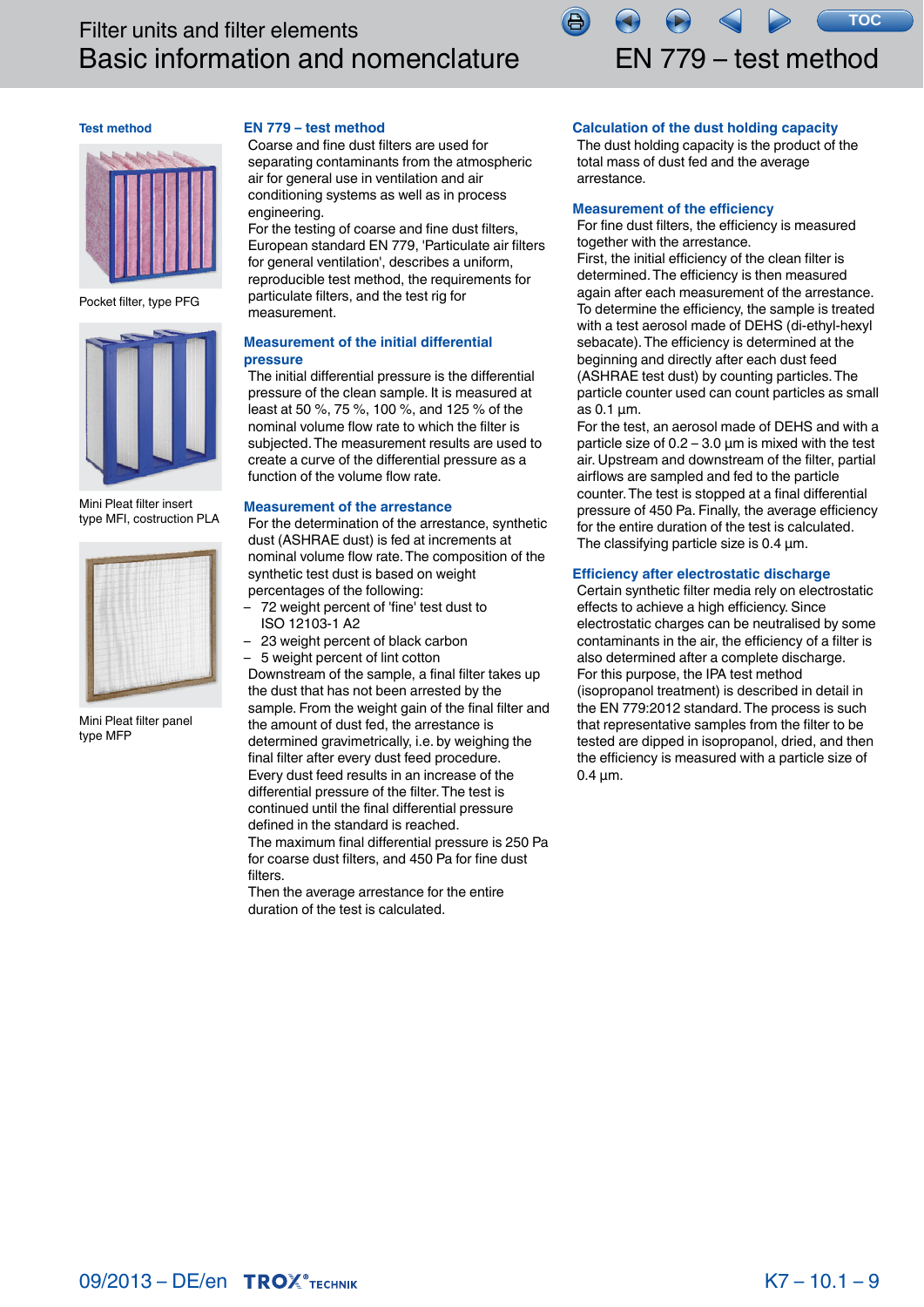**10**

# **EN779:2012 AIR FILTER RESULTS**



# 09/2013 – DE/en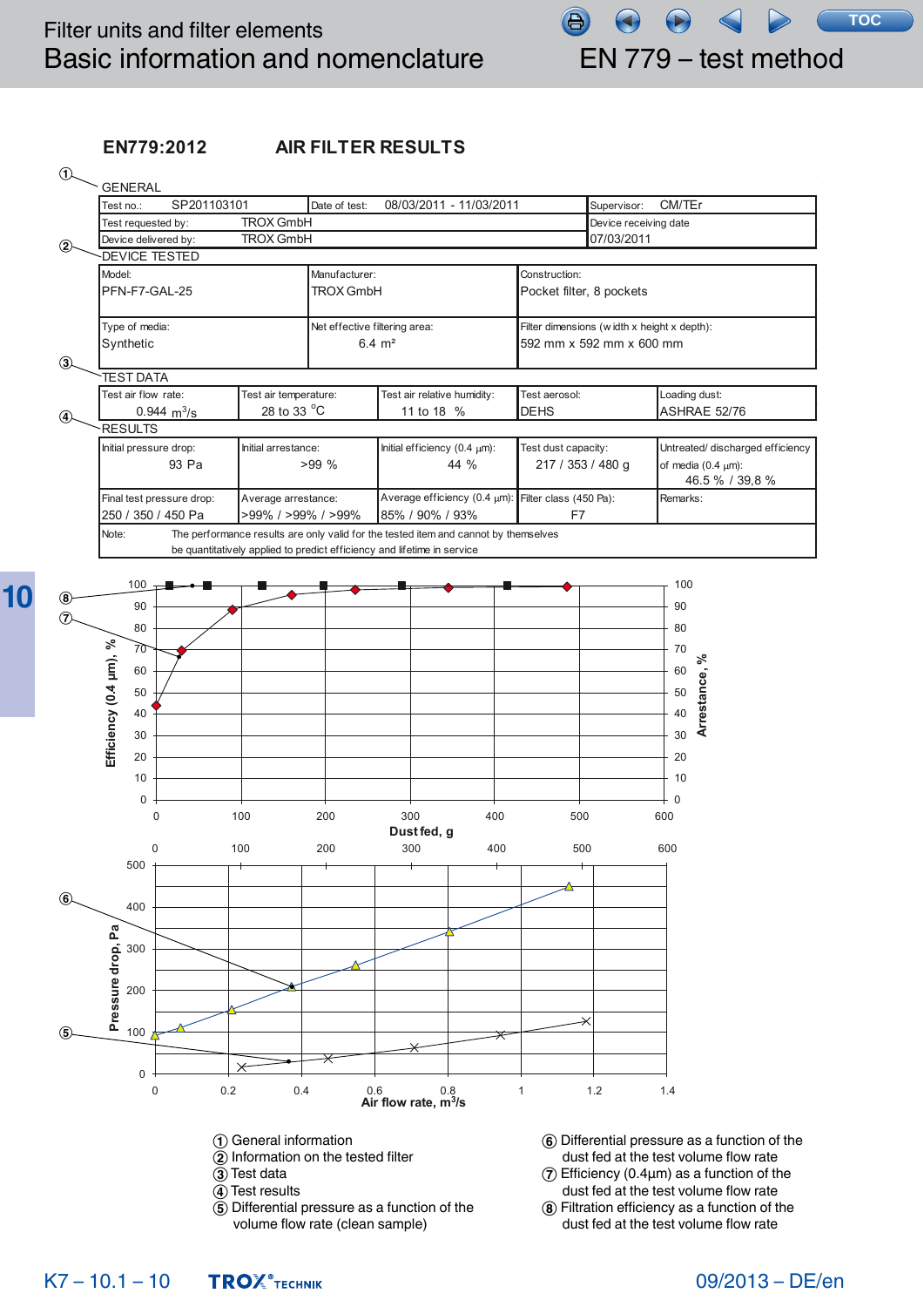

# **Classification**

The new EN 779:2012 standard now requires specific minimum efficiencies for filter classes F7 to F9.

No minimum efficiency is required for filter classes F5 and F6. To differentiate them from filter classes F7, F8 and F9, the new filter group M has been created. The filters continue to be classified based on the average efficiency.

| Group         | <b>Filter</b><br>class | Final<br>differential<br>pressure | Average<br>arrestance (Am)<br>of the synthetic<br>test dust | Average<br>efficiency (Em)<br>for particles of<br>$0.4 \mu m$ | <b>Minimum</b><br>efficiency for<br>particles of<br>$0.4 \mu m$ |
|---------------|------------------------|-----------------------------------|-------------------------------------------------------------|---------------------------------------------------------------|-----------------------------------------------------------------|
|               |                        | Pa                                |                                                             | $\frac{1}{2}$                                                 |                                                                 |
| Coarse        | G <sub>1</sub>         | 250                               | $50 \leq Am < 65$                                           |                                                               |                                                                 |
| Coarse        | G <sub>2</sub>         | 250                               | $65 \leq Am < 80$                                           |                                                               |                                                                 |
| Coarse        | G <sub>3</sub>         | 250                               | $80 \leq Am < 90$                                           |                                                               |                                                                 |
| Coarse        | G <sub>4</sub>         | 250                               | $90 \leq Am$                                                |                                                               |                                                                 |
| <b>Medium</b> | M <sub>5</sub>         | 450                               |                                                             | $40 \leq Em < 60$                                             |                                                                 |
| <b>Medium</b> | M <sub>6</sub>         | 450                               |                                                             | $60 \leq Em < 80$                                             |                                                                 |
| <b>Fine</b>   | F7                     | 450                               |                                                             | $80 \leq Em < 90$                                             | 35                                                              |
| <b>Fine</b>   | F <sub>8</sub>         | 450                               |                                                             | $90 \leq Em < 95$                                             | 55                                                              |
| <b>Fine</b>   | F <sub>9</sub>         | 450                               |                                                             | $95 \leq$ Em                                                  | 70                                                              |

**10**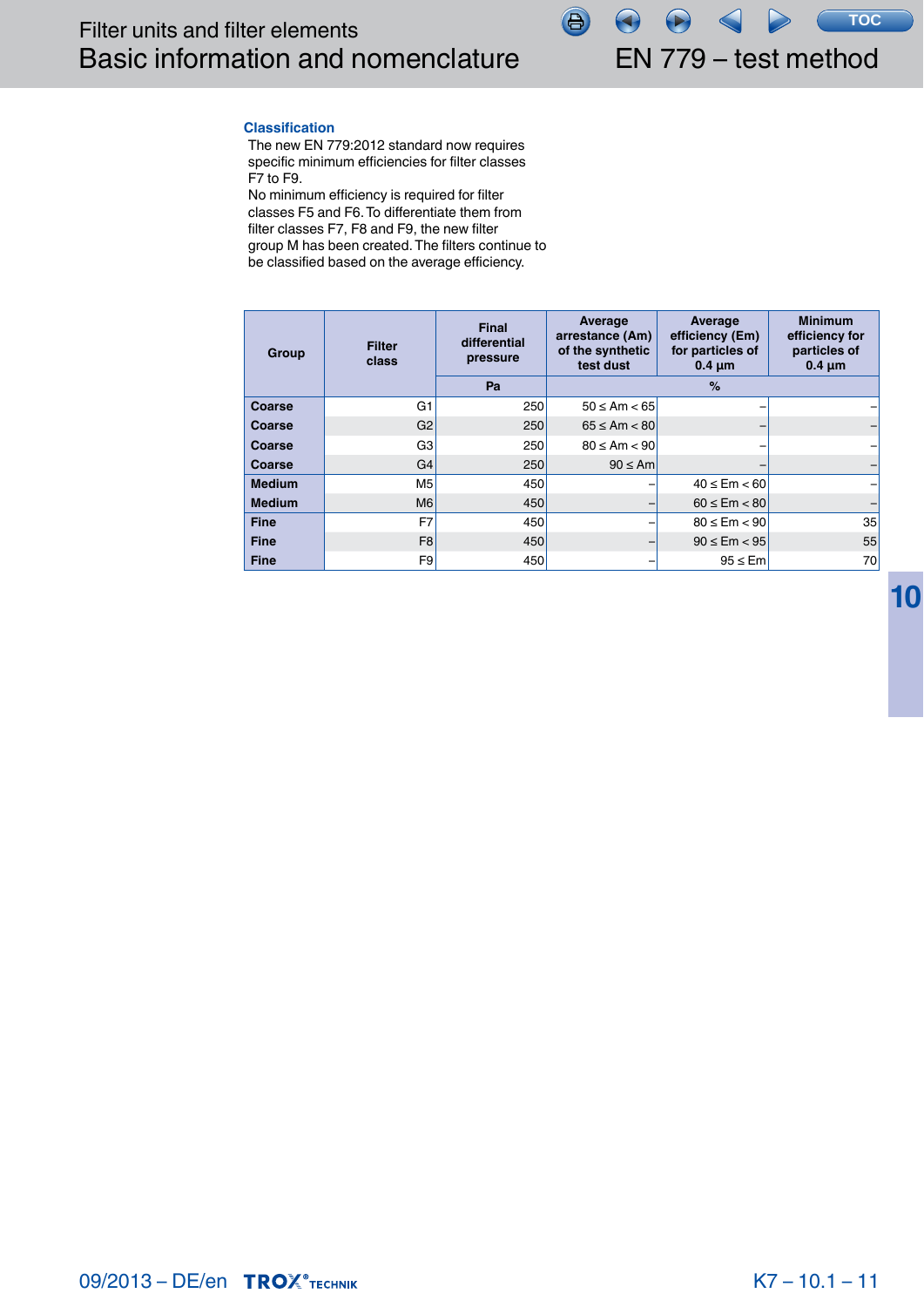

# <span id="page-10-0"></span>**Eurovent certification**

# **Objective and contents**

**ALANDRO ENTERED PERFORMANCE CLASS M5-F9**

# The objective of the certification programme is the creation of shared databases with data on the technical properties of air filters that are tested by independent organisations. These independent organisations check whether the data given in a manufacturer's catalogue corresponds to the actual results of filter tests.

Once a sample product has been successfully tested by an independent organisation, the resulting certification applies to the defined product range and applications. Certification is officially performed by the Eurovent Certification Company.

In addition to the certification number, the EUROVENT logo may be used.

Usually filters of classes M5 to F9 are tested. The tests are performed by independent, accredited testing institutes. For filters, these are VTT in Finland and SP in Sweden.

# **Quality management as a prerequisite for participation**

Participation in the Eurovent certification programme is voluntary. Manufacturers who want to have their filter portfolio certified must have a quality management system such as ISO 9001.

## **Random selection of samples**

Once a year, Eurovent selects one filter to be tested from four different product groups for each manufacturer. Product groups and the respective filters are selected at random.

# **The certificate**

If all four filters have successfully passed the test, Eurovent provides the manufacturer with a certificate that is valid for one year. The certificate applies to all fine dust filters of the manufacturer (the 'certify all' principle). The tests are repeated every year.

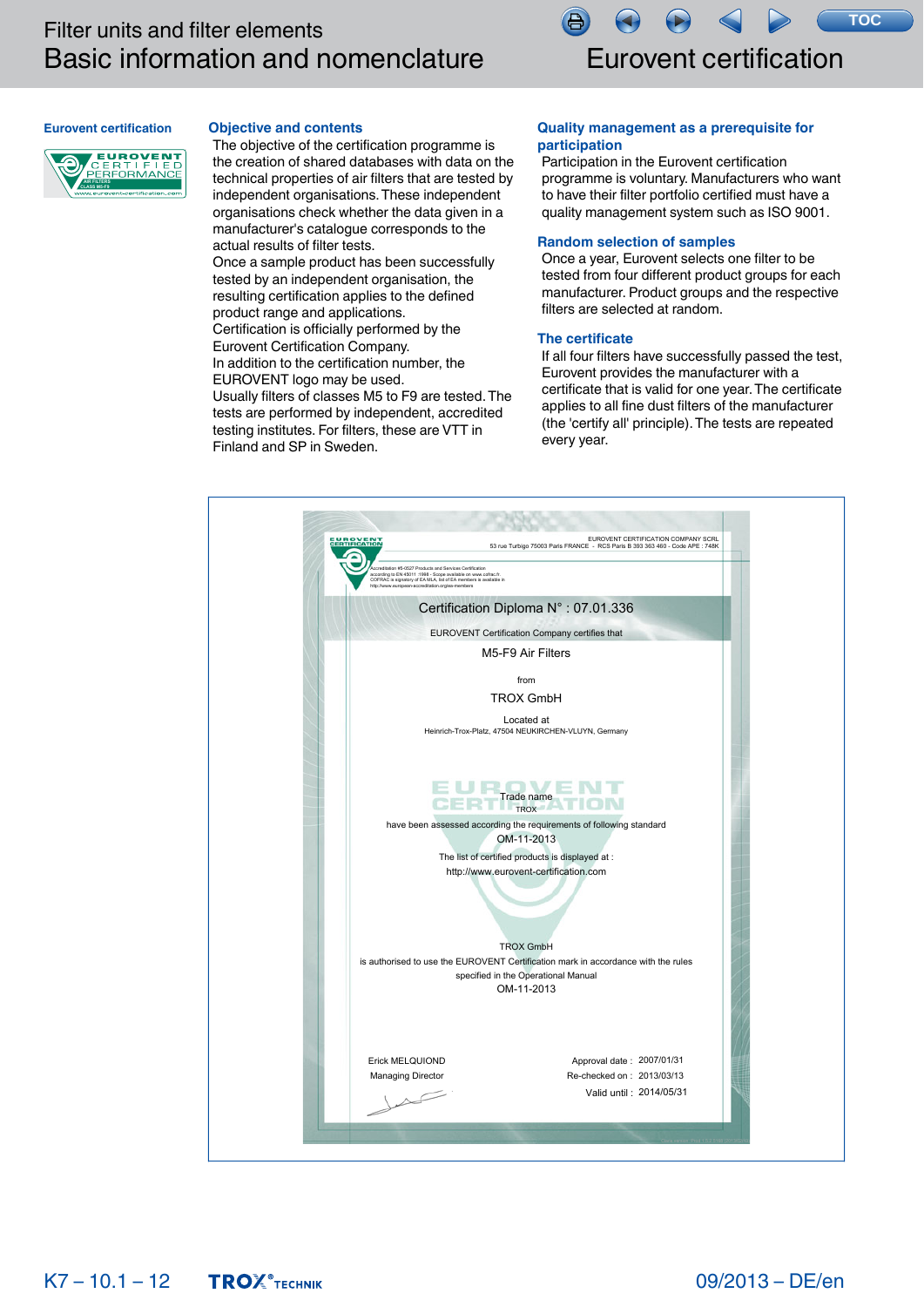

# Eurovent certification

## <span id="page-11-0"></span>**Energy efficiency according to Eurovent document 4/11**



# **The energy label makes the decision easy**

The energy consumption of ventilation systems is decisive for the economic efficiency of the entire building. Filters have a great influence on the energy consumption of ventilation systems since they generate differential pressures that have to be compensated by an increase in the energy supply. Up to 80% of the costs for air filtration are energy costs. This is why every facilities manager would like to know about the energy efficiency of filters.

Eurovent document 4/11 describes a uniform method to evaluate the energy efficiency of filter classes G4, M5, M6, and F7 to F9.

# **Practical calculation of the average differential pressure**

The average differential pressure is calculated according to EN 779 as a function of the dust feed at the test volume flow rate. Based on the measuring results, the average differential pressure is calculated using the following formula: fit fourth degree polynomial. In the process, filter group G filters are fed with 350 g of ASHRAE dust, group M filters with 250 g, and group F filters with 100 g. This corresponds to the average dust load of the filter in one year of operation.

# **What do the energy classes mean?**

吕

There are seven energy classes (A to G). Class A filters are particularly energy-efficient. Class G filters, on the other hand, have a comparatively high energy consumption.

# **Which filters may carry the energy label?**

The Eurovent energy label applies to filters of classes G4 to F9 which are tested to the EN 779:2012 standard. It can only be used by manufacturers whose filters are certified by Eurovent.

# **Environmental protection and economic efficiency**

The energy classification according to Eurovent is a reliable method for realistically estimating the energy consumption of filters in all kinds of systems. It is recognised by all important European manufacturers and represents an important contribution to the reduction of energy consumption and CO2 emissions.

**10**

**Calculation of the average differential pressure**

 $\overline{\Delta p} = \frac{1}{M} \int_{0}^{M} \Delta p(m) \times d(m) = \frac{1}{5} a \times M^{4} + \frac{1}{4} b \times M^{3} + \frac{1}{3} c \times M^{2} + \frac{1}{2} d \times M + \Delta p$ 0  $\frac{1}{5}$ a × M<sup>4</sup> +  $\frac{1}{4}$  b × M<sup>3</sup> +  $\frac{1}{3}$ c × M<sup>2</sup> +  $\frac{1}{2}$  d × M + Δp

**Calculation of the energy consumption for a filter**

$$
W = \frac{q_v \times \overline{\Delta p} \times t}{\eta \times 1000}
$$

W: Energy consumption g.: Volume flow rate △p: Average differential pressure

t: Operating time

$$
\eta
$$
: Fan efficiency

Given data  

$$
\begin{bmatrix} 0.5 & 0.944 \\ 0.5 & 0.944 \end{bmatrix}
$$

$$
q_v = 0.944
$$
  
t = 6000 h

 $η = 0.50$ 

$$
W = \frac{q_v \times \Delta p \times t}{\eta \times 1000}
$$

$$
f_{\rm{max}}(x)=\frac{1}{2}x^2+\frac{1}{2}x^2+\frac{1}{2}x^2+\frac{1}{2}x^2+\frac{1}{2}x^2+\frac{1}{2}x^2+\frac{1}{2}x^2+\frac{1}{2}x^2+\frac{1}{2}x^2+\frac{1}{2}x^2+\frac{1}{2}x^2+\frac{1}{2}x^2+\frac{1}{2}x^2+\frac{1}{2}x^2+\frac{1}{2}x^2+\frac{1}{2}x^2+\frac{1}{2}x^2+\frac{1}{2}x^2+\frac{1}{2}x^2+\frac{1}{2}x^2+\frac{1}{2}x^2+\frac{1}{2}x^2+\frac{1}{2}x^2+\frac{1}{2}x^2+\frac{1}{2}x^2+\frac{1}{2}x^2+\frac{1}{2}x^2+\frac{1}{2}x^2+\frac{1}{2}x^2+\frac{1}{2}x^2+\frac{1}{2}x^2+\frac{1}{2}x^2+\frac{1}{2}x^2+\frac{1}{2}x^2+\frac{1}{2}x^2+\frac{1}{2}x^2+\frac{1}{2}x^2+\frac{1}{2}x^2+\frac{1}{2}x^2+\frac{1}{2}x^2+\frac{1}{2}x^2+\frac{1}{2}x^2+\frac{1}{2}x^2+\frac{1}{2}x^2+\frac{1}{2}x^2+\frac{1}{2}x^2+\frac{1}{2}x^2+\frac{1}{2}x^2+\frac{1}{2}x^2+\frac{1}{2}x^2+\frac{1}{2}x^2+\frac{1}{2}x^2+\frac{1}{2}x^2+\frac{1}{2}x^2+\frac{1}{2}x^2+\frac{1}{2}x^2+\frac{1}{2}x^2+\frac{1}{2}x^2+\frac{1}{2}x^2+\frac{1}{2}x^2+\frac{1}{2}x^2+\frac{1}{2}x^2+\frac{1}{2}x^2+\frac{1}{2}x^2+\frac{1}{2}x^2+\frac{1}{2}x^2+\frac{1}{2}x^2+\frac{1}{2}x^2+\frac{1}{2}x^2+\frac{1}{2}x^2+\frac{1}{2}x^2+\frac{1}{2}x^2+\frac{1}{2}x^2+\frac{1}{2}x^2+\frac{1}{2}x^
$$

**09/2013 – DE/en TROX**®TECHNIK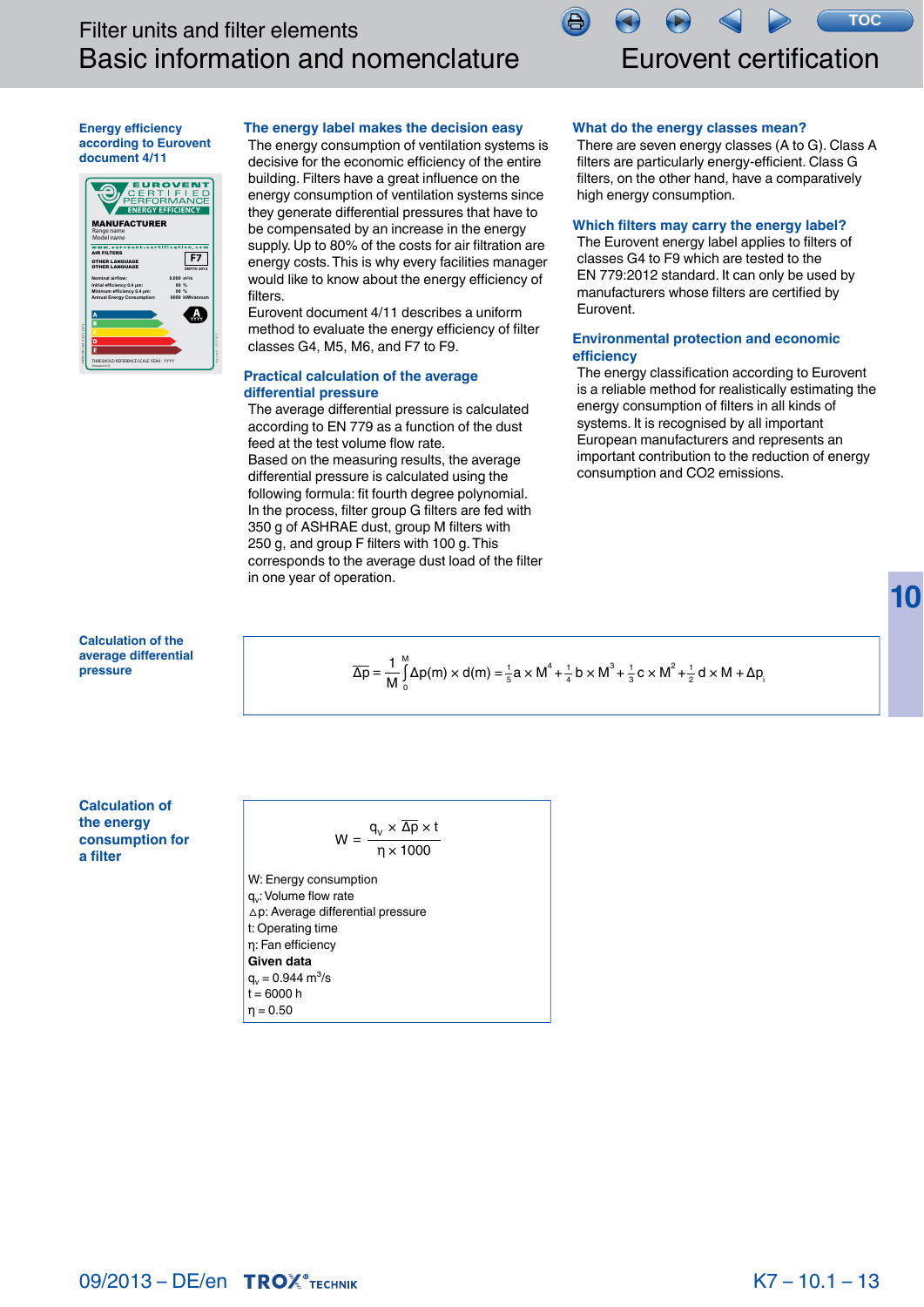**TOC**

**Eurovent limits for the energy classification of filters**

| <b>Filter class</b> | G <sub>4</sub>                       | M <sub>5</sub> | M <sub>6</sub>       | F7                  | F <sub>8</sub>  | F <sub>9</sub>  |  |  |  |
|---------------------|--------------------------------------|----------------|----------------------|---------------------|-----------------|-----------------|--|--|--|
| <b>MTE</b>          |                                      |                |                      | MTE $\geq$ 35 %     | MTE $\geq$ 55 % | MTE $\geq$ 70 % |  |  |  |
|                     | $M_{\odot}$ = 350 g<br><b>ASHRAE</b> |                | $M_M$ = 250 g ASHRAE | $MF = 100 g$ ASHRAE |                 |                 |  |  |  |
|                     |                                      |                | kWh                  |                     |                 |                 |  |  |  |
| A                   | $0 - 600$                            | $0 - 650$      | $0 - 800$            | $0 - 1200$          | $0 - 1600$      | $0 - 2000$      |  |  |  |
| B                   | $>600 - 700$                         | $>650-780$     | $>800-950$           | $>1200 - 1450$      | $>1600 - 1950$  | $>2000-2500$    |  |  |  |
| C                   | $>700-800$                           | $>780-910$     | $>950 - 1100$        | $>1.450 - 1700$     | $>1950 - 2300$  | $>2500-3000$    |  |  |  |
| D                   | $>800-900$                           | $>910-1040$    | $>1100 - 1250$       | $>1700 - 1950$      | $>2300-2650$    | $>3000 - 3500$  |  |  |  |
| E                   | $>900 - 1000$                        | $>1040 - 1170$ | $>1250 - 1400$       | $>1950 - 2200$      | $>2650-3000$    | $>3500 - 4000$  |  |  |  |
| F                   | $>1000 - 1100$                       | $>1170 - 1300$ | $>1400 - 1550$       | $>2200 - 2450$      | $>3000 - 3350$  | $>4000 - 4500$  |  |  |  |
| G                   | >1100                                | >1300          | >1550                | >2450               | >3350           | >4500           |  |  |  |

侣

MTE: Minimum test efficiency

# **Calculation of the average differential pressure**





**Example: Calculation of average differential pressure and energy consumption**

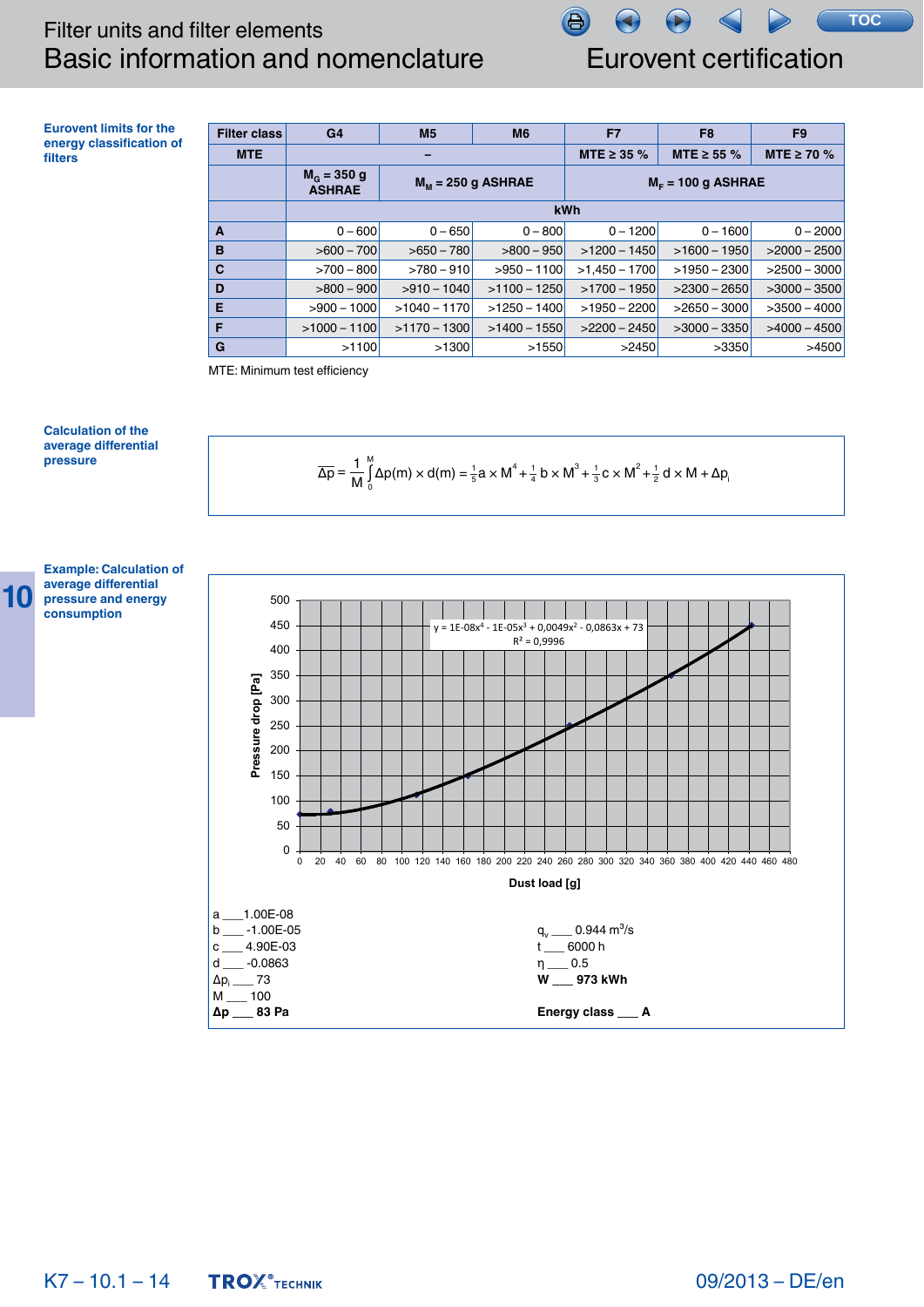

<span id="page-13-0"></span>

Mini Pleat filter panels for clean room technology, type MFPCR



Mini Pleat filter cells, type MFC



Deep Pleat particulate filter cells, type DFH

# **EN 1822 – test method**

The EN 1822 standard applies to tests for the filtration performance of efficient particulate air filters (EPA), high-efficiency particulate air filters (HEPA) and ultra low penetration air filters (ULPA) in the manufacturer's production facility. The European EN 1822 standard was first published in 1998 and last revised in 2011. The standard consists of five parts.

It defines a method for testing the efficiency by counting particles using a liquid or solid test aerosol. The test aims at determining the particle size at which the filter shows its minimum filtration efficiency.

This particle size is called the 'most penetrating particle size, or MPPS'. As a rule, particulate filters with glass fibre papers can separate particles as small as 0.1 to 0.25 μm.

# **Part 1 – Classification, performance test, and labelling**

Part 1 of the standard deals with the classification, performance testing, and labelling of particulate filters. On the basis of the values for local efficiency and overall efficiency, the filter is assigned to a filter class according to the table below.

|                        | <b>Overall</b>    |                    | Local            |                          |  |  |  |  |  |  |
|------------------------|-------------------|--------------------|------------------|--------------------------|--|--|--|--|--|--|
| <b>Filter</b><br>class | <b>Efficiency</b> | <b>Penetration</b> | Local efficiency | <b>Local penetration</b> |  |  |  |  |  |  |
|                        | $\%$              |                    |                  |                          |  |  |  |  |  |  |
| E <sub>10</sub>        | $\geq 85$         | $\leq 15$          |                  |                          |  |  |  |  |  |  |
| E <sub>11</sub>        | $\geq 95$         | $\leq 5$           |                  |                          |  |  |  |  |  |  |
| E <sub>12</sub>        | $\geq 99.5$       | $\leq 0.5$         |                  |                          |  |  |  |  |  |  |
| H <sub>13</sub>        | $\geq 99.95$      | $\leq 0.05$        | $\geq 99.75$     | $\leq 0.25$              |  |  |  |  |  |  |
| H <sub>14</sub>        | $\geq 99.995$     | $\leq 0.005$       | $\geq 99.975$    | $\leq 0.025$             |  |  |  |  |  |  |
| U <sub>15</sub>        | $\geq 99.9995$    | $\leq 0.0005$      | $\geq 99.9975$   | $\leq 0.0025$            |  |  |  |  |  |  |
| U16                    | $\geq 99.99995$   | $\leq 0.00005$     | $\geq 99.99975$  | $\leq 0.00025$           |  |  |  |  |  |  |
| <b>U17</b>             | $\geq 99.999995$  | $\leq 0.000005$    | $\geq 99.9999$   | $\leq 0.0001$            |  |  |  |  |  |  |

# **Part 2 – Measuring devices and aerosol generators**

Part 2 of the standard describes the measuring devices and aerosol generators used for the test. It also explains the statistical basis for particle counting in cases where the testing equipment registers only very few counts.

# **Part 3 – Determination of fractional efficiency and MPPS**

Part 3 of the standard describes how the fractional efficiency and the MPPS are determined.

The flat sheet filter medium is fixed in a frame and subjected to the test air flow. The test air flow contains a test aerosol. Upstream and downstream of the filter, partial air flows are sampled in order to determine the concentration of particles of various sizes. The results of the measurement are shown as a fractional efficiency curve. The particle size with the highest penetration is known as MPPS.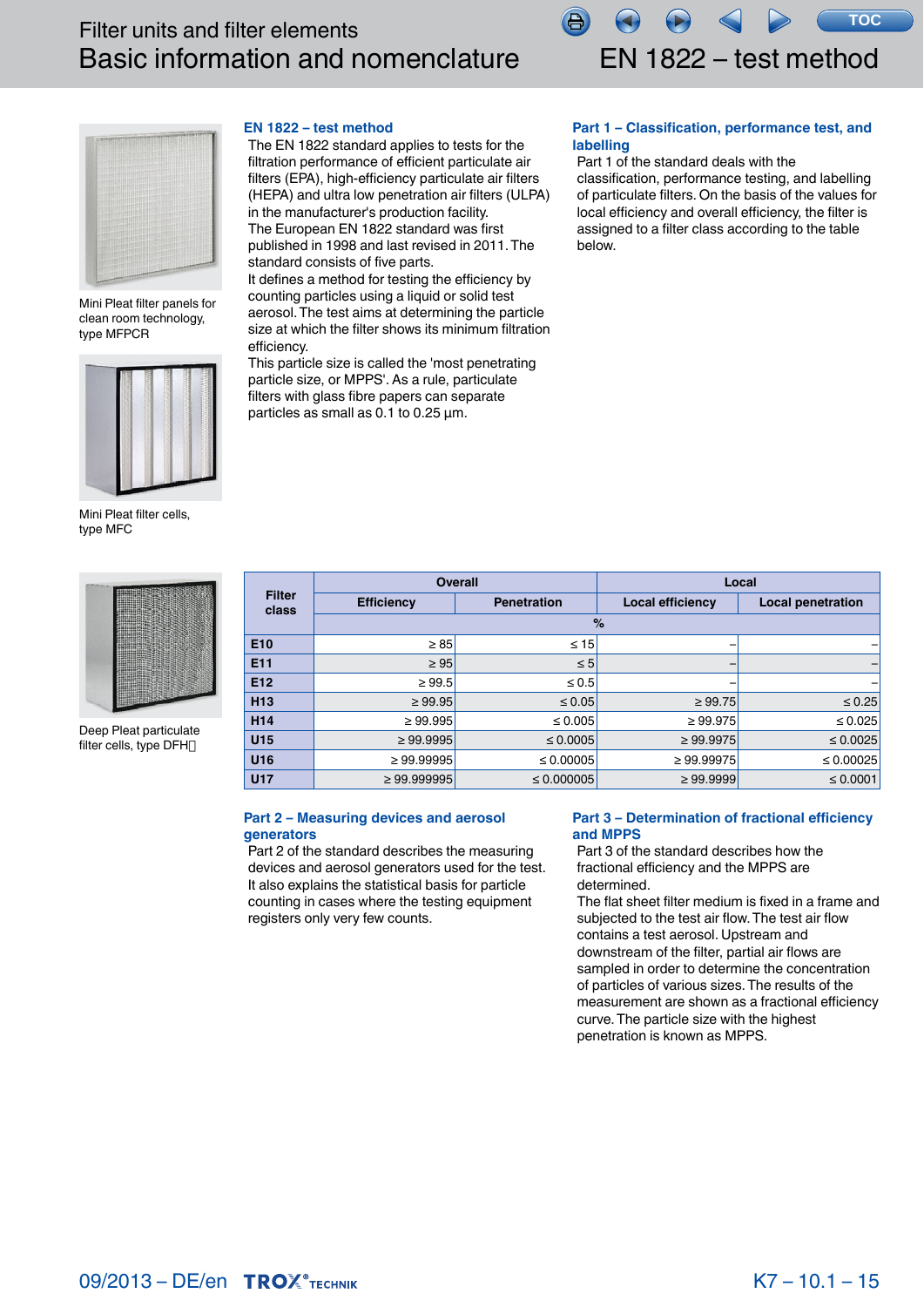**TOC**



Test rig EN 1822-4

# **Part 4 – Leakage test, determination of local efficiency and overall efficiency**

Part 4 of the standard is dedicated to the leakage testing of filter elements using a scan test. With a test aerosol whose average particle size equals the MPPS, the filter element is checked for leakage. The overall efficiency is calculated from the measured local filtration efficiencies. The leakage test serves to test the filter element for local penetration values that exceed the permissible levels.

For the leakage test, the test filter is fixed in a mounting assembly and subjected to a test air flow that is equal to the nominal volume flow rate. After the measurement of the differential pressure at the nominal volume flow rate, the filter is purged and the test aerosol produced by the aerosol generator is mixed with the prepared test air along a mixing duct such that it is spread homogeneously over the cross-section of the duct.

The particle flow rate on the downstream side of the tested filter is smaller than the particle flow

# **Test rig EN 1822-4**

rate on the upstream side by the factor mean penetration.

Downstream of the filter, the manufacturing irregularities of the filter material or leaks in the filter material lead to a variation of the particle flow rate over the filter cross section. In addition, leaks at the edges of the filter or within the components of the test filter (sealant, filter frame, seal of the filter mounting assembly) may lead locally to an increase in the particle flow rate on the downstream side of the test filter. During the leakage test, the particle flow distribution on the downstream side of the filter is determined to check if and where the limit values are exceeded. For this purpose a measuring probe is connected to the downstream particle counters.

When the filter is leak-free and fulfils the criteria of the overall efficiency, a test report is created. The test report contains the test number, the target data for the filter, and the actual data of the sample. The leak-free state of the filter is confirmed, and the filter is assigned a number .



## **Repair of leakage points**

If the specified signal value is not exceeded during the probe run, the filter is free of leaks. If the signal value is exceeded, then this is an indication that the limit value for locally permissible penetration has been exceeded at this position. Should it be necessary to check the local penetration, then the probe is returned to the coordinates at which the signal values were reached in the scan test. The aim is to find the point with the maximum count rate. At that point the count rate is measured with a stationary probe. At the same time the concentration of the aerosol on the upstream side is also measured continuously or intermittently. The filter may be repaired when the following

parameters apply. The filter shall be retested after repair.

» All repairs in total (including those made by the filter manufacturer) must neither block nor restrict more than 0.5 % of the filter face area (not including the frame).

» The maximum length of each repair point must not exceed 3.0 cm.

# **Part 5 Efficiency test of the filter element**

The last part of the standard deals with the efficiency test of filter elements that could not be tested according to Part 4 due to their design. The downstream sampling to determine the overall efficiency takes place using stationary sampling probes.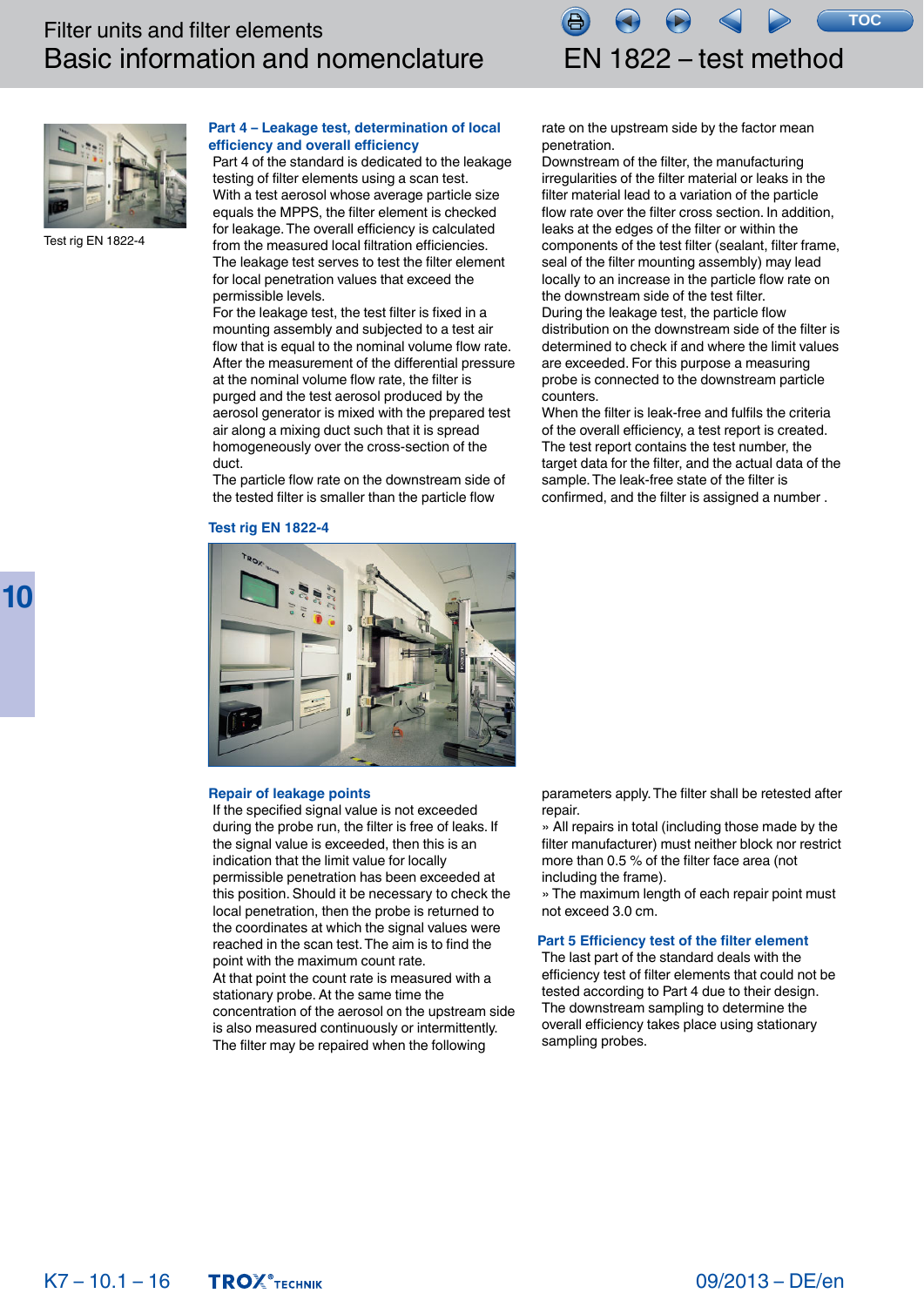<span id="page-15-0"></span>**Sizing example**

# **Mini Pleat filter panels for clean room technology, type MFPCR**

# **Sizing data**

- Filter class \_\_\_\_\_\_\_\_\_\_\_\_\_\_\_\_\_\_\_\_\_\_\_\_\_H14 – Volume flow rate  $\frac{1205 \text{ [m}^3/\text{h}]}{200 \text{ [m}^3/\text{h}]}$
- Initial differential pressure \_\_\_\_\_\_\_\_\_\_ 85 [Pa]
- Nominal size \_\_\_\_\_\_\_\_\_\_\_\_\_ 1220 x 610 [mm]
- Pleat depth \_\_\_\_\_\_\_\_\_\_\_\_\_\_\_\_\_\_\_\_ 70 [mm]

## **Construction**

– ALG: Frame made of extruded aluminium profile (depth 90 mm)

## **Easy Product Finder**



The Easy Product Finder allows you to size products using your project-specific data.

You will find the Easy Product Finder on our website.



 $\bigoplus$ 

## **Sizing results**

- Initial differential pressure: \_\_\_\_\_\_\_\_\_\_\_\_87 [Pa]<br>Overall efficiency: \_\_\_\_\_\_\_\_\_\_\_\_\_99.9980 [%]
- Overall efficiency: \_
- Requirement for filter class H14:
- Overall efficiency: \_\_\_\_\_\_\_\_\_\_\_\_ >99.995 [%]

Easy Product Finder

**TOC**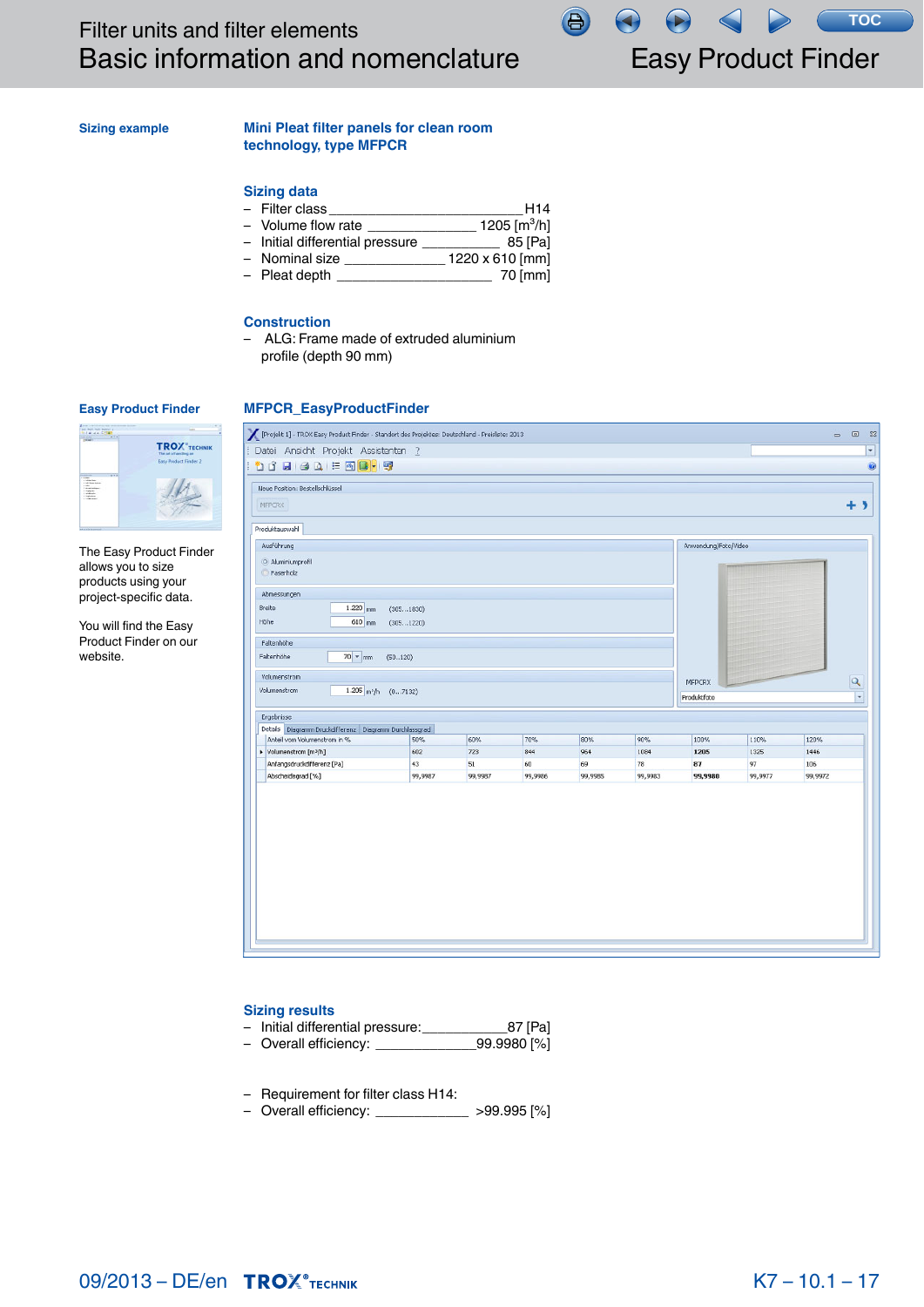**TOC**合

# **Sizing example**

# **Ceiling mounted particulate filters, type TFC**

# **Sizing data**

|                                                     | SC                         |
|-----------------------------------------------------|----------------------------|
| - Material                                          | Casing SPC                 |
| - Air terminal device______________                 | <b>VDW</b>                 |
| - Nominal size ___________________                  | $600 \times 24$            |
| - Spigot diameter                                   | 248 mm                     |
| - Casing height _____________________________344 mm |                            |
|                                                     | M                          |
|                                                     | $\sim$ 2                   |
| - Suspension/measurement points ___________ S       |                            |
|                                                     | $15 \text{ mm}$            |
| - Volume flow rate                                  | 600 $\,$ m <sup>3</sup> /h |
| - Required sound power level _______                | 40 dB(A)                   |

# **Selection of Mini Pleat filter panel**

– MFP-H13-ALU/535×535×91×50

**TFC\_EasyProductFinder**

# **Easy Product Finder**



The Easy Product Finder allows you to size products using your project-specific data.

You will find the Easy Product Finder on our website.

| [Projekt 1] - TROX Easy Product Finder - Standort des Projektes: Deutschland - Preisliste: 2013 |                          |                                                                                                                                                                                                                                                                                                                                                                                                                 | $\qquad \qquad \blacksquare$ | 回 83 |
|-------------------------------------------------------------------------------------------------|--------------------------|-----------------------------------------------------------------------------------------------------------------------------------------------------------------------------------------------------------------------------------------------------------------------------------------------------------------------------------------------------------------------------------------------------------------|------------------------------|------|
| Datei Ansicht Projekt Assistenten ?                                                             |                          |                                                                                                                                                                                                                                                                                                                                                                                                                 |                              | ٠    |
| <b>DILEATER</b>                                                                                 |                          |                                                                                                                                                                                                                                                                                                                                                                                                                 |                              | 0    |
|                                                                                                 |                          |                                                                                                                                                                                                                                                                                                                                                                                                                 |                              |      |
| Neue Position: Bestellschlüssel                                                                 |                          |                                                                                                                                                                                                                                                                                                                                                                                                                 |                              |      |
| TFC-SC-SPC-VDW / 600x24x248x344 / M / 2 / 5 / 15                                                |                          |                                                                                                                                                                                                                                                                                                                                                                                                                 | + >                          |      |
| Produktauswahl Zeichnung Bestelldetails                                                         |                          |                                                                                                                                                                                                                                                                                                                                                                                                                 |                              |      |
| Volumenstrom                                                                                    | Anwendung/Foto/Video     |                                                                                                                                                                                                                                                                                                                                                                                                                 |                              |      |
| Volumenstrom<br>600 m <sup>2</sup> /h (216900)                                                  |                          |                                                                                                                                                                                                                                                                                                                                                                                                                 |                              |      |
| Zwischenräume/Abstände [m]                                                                      |                          |                                                                                                                                                                                                                                                                                                                                                                                                                 |                              |      |
| А<br>1,20<br>(20, 8)                                                                            |                          |                                                                                                                                                                                                                                                                                                                                                                                                                 |                              |      |
| 1,20<br>$H_1$<br>(0, 92, 0)                                                                     |                          |                                                                                                                                                                                                                                                                                                                                                                                                                 |                              |      |
| 3,00<br>X<br>(21,2)                                                                             |                          |                                                                                                                                                                                                                                                                                                                                                                                                                 |                              |      |
| 0,00<br>B                                                                                       |                          |                                                                                                                                                                                                                                                                                                                                                                                                                 |                              |      |
| $L = H_1 + X = 4,20$                                                                            |                          |                                                                                                                                                                                                                                                                                                                                                                                                                 |                              |      |
| Einreihige Anordnung                                                                            |                          | $\frac{1}{\frac{1}{\sqrt{2}}}\frac{1}{\sqrt{2}}\frac{1}{\sqrt{2}}\frac{1}{\sqrt{2}}\frac{1}{\sqrt{2}}\frac{1}{\sqrt{2}}\frac{1}{\sqrt{2}}\frac{1}{\sqrt{2}}\frac{1}{\sqrt{2}}\frac{1}{\sqrt{2}}\frac{1}{\sqrt{2}}\frac{1}{\sqrt{2}}\frac{1}{\sqrt{2}}\frac{1}{\sqrt{2}}\frac{1}{\sqrt{2}}\frac{1}{\sqrt{2}}\frac{1}{\sqrt{2}}\frac{1}{\sqrt{2}}\frac{1}{\sqrt{2}}\frac{1}{\sqrt{2}}\frac{1}{\sqrt{2}}\frac{1}{$ |                              |      |
| Temperaturunterschied [K]                                                                       | TFC-SC                   |                                                                                                                                                                                                                                                                                                                                                                                                                 | $\overline{Q}$               |      |
| $-8,0$<br>$\Delta t_z$<br>$(-12,04,0)$                                                          | Produktfoto              |                                                                                                                                                                                                                                                                                                                                                                                                                 |                              | ٠    |
| Geeignete Filtermedien                                                                          |                          |                                                                                                                                                                                                                                                                                                                                                                                                                 |                              |      |
| $-5$<br>MFP-H13-ALU / 535x535x91x50 (Rahmen aus Aluminium-Strangpressprofil (Tiefe 91mm))       |                          |                                                                                                                                                                                                                                                                                                                                                                                                                 |                              |      |
| Ergebnisse                                                                                      | Akustische Ergebnisse    |                                                                                                                                                                                                                                                                                                                                                                                                                 |                              |      |
| $0,24$ m/s<br>$v_{nt}$                                                                          | Zuluft                   |                                                                                                                                                                                                                                                                                                                                                                                                                 |                              |      |
| $\Delta t_{\rm nt}$<br>$-0,7$ K                                                                 | Bezeichnung              | Wert                                                                                                                                                                                                                                                                                                                                                                                                            | Maßeinheiten                 |      |
| $0,26$ m/s<br>$V_L$                                                                             | $\rightarrow$ dpt<br>LWA | 193<br>37                                                                                                                                                                                                                                                                                                                                                                                                       | Pa<br>dB(A)                  |      |
| Δt <sub>ι</sub><br>$0,2$ K                                                                      | <b>LWNC</b>              | 30                                                                                                                                                                                                                                                                                                                                                                                                              |                              |      |
| Filterbreite<br>535 mm                                                                          |                          |                                                                                                                                                                                                                                                                                                                                                                                                                 |                              |      |
| Filterhöhe<br>535 mm                                                                            |                          |                                                                                                                                                                                                                                                                                                                                                                                                                 |                              |      |
| $91$ mm<br>Filtertiefe                                                                          |                          |                                                                                                                                                                                                                                                                                                                                                                                                                 |                              |      |
|                                                                                                 |                          |                                                                                                                                                                                                                                                                                                                                                                                                                 |                              |      |
|                                                                                                 |                          |                                                                                                                                                                                                                                                                                                                                                                                                                 |                              |      |
|                                                                                                 |                          |                                                                                                                                                                                                                                                                                                                                                                                                                 |                              |      |
|                                                                                                 |                          |                                                                                                                                                                                                                                                                                                                                                                                                                 |                              |      |
|                                                                                                 |                          |                                                                                                                                                                                                                                                                                                                                                                                                                 |                              |      |
|                                                                                                 |                          |                                                                                                                                                                                                                                                                                                                                                                                                                 |                              |      |

# **Sizing results**

- Total differential pressure: \_\_\_\_\_\_\_\_\_\_193 [Pa]
- Sound power level: \_\_\_\_\_\_\_\_\_\_\_\_\_ 37 [db(A)]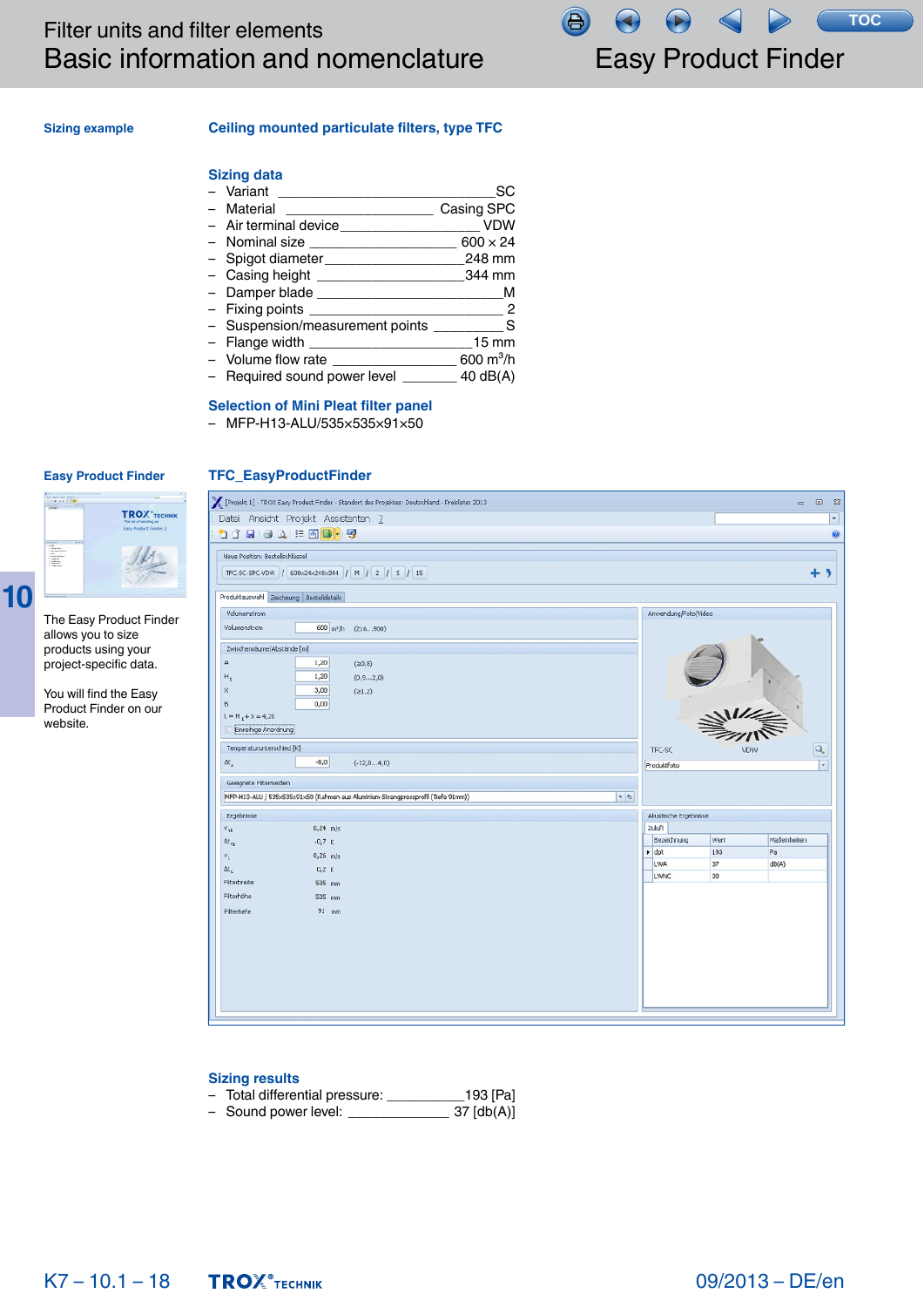New product names

 $\left( \blacktriangleright \right)$ 

 $\left(\blacklozenge\right)$ 

**TOC**

<span id="page-17-0"></span>

| <b>New product names for</b><br>filter units | $\odot$               | $\circledcirc$ | $\circled{3}$  | 4                                                                           |                                                                                    |
|----------------------------------------------|-----------------------|----------------|----------------|-----------------------------------------------------------------------------|------------------------------------------------------------------------------------|
|                                              | F210                  | <b>SCF</b>     | C              | Filter frames for wall installation                                         | Standard cell frames                                                               |
|                                              | F220                  | <b>SCF</b>     | B              | Filter frames for wall installation                                         | Standard cell frames                                                               |
|                                              | F240                  | <b>SCF</b>     | B              | Filter frames for wall installation                                         | Standard cell frames                                                               |
|                                              | F242                  | <b>SCF</b>     | A              | Filter frames for wall installation                                         | Standard cell frames                                                               |
|                                              | F250                  | <b>MF</b>      |                | Filter frames for wall installation                                         | <b>Mounting frames</b>                                                             |
|                                              | F270                  | <b>MP</b>      |                | Filter frames for wall installation                                         | Mounting plate                                                                     |
|                                              | F340                  | <b>UCA</b>     | 1SPF           | Filter casings for duct installation                                        | Universal casings                                                                  |
|                                              | F341                  | <b>UCA</b>     | 1SAF           | Filter casings for duct installation                                        | Universal casings                                                                  |
|                                              | F344                  | <b>UCA</b>     | 2SPF           | Filter casings for duct installation                                        | Universal casings                                                                  |
|                                              | F345                  | <b>UCA</b>     | 2SAF           | Filter casings for duct installation                                        | Universal casings                                                                  |
|                                              | F353                  | <b>KSF</b>     |                | Filter casings for duct installation                                        | Ducted particulate filters                                                         |
|                                              | F360                  | <b>KSFS</b>    | M              | Filter casings for duct installation                                        | Ducted particulate filters for critical requirements                               |
|                                              | F370                  | <b>KSFS</b>    | <b>PM</b>      | Filter casings for duct installation                                        | Ducted particulate filters for critical requirements                               |
|                                              | F352                  | <b>KSF</b>     |                | Filter casings for duct installation                                        | Ducted particulate filters                                                         |
|                                              | F383                  | <b>DCA</b>     |                | Filter casings for duct installation                                        | Duct casings for particulate filters                                               |
|                                              | F620                  | <b>TFP</b>     | <b>TC</b>      |                                                                             | Particulate filter air terminal devices Pharmaceutical clean room terminal filters |
|                                              | F622                  | <b>TFP</b>     | <b>SC</b>      |                                                                             | Particulate filter air terminal devices Pharmaceutical clean room terminal filters |
|                                              | F624                  | <b>TFP</b>     | <b>SCR</b>     |                                                                             | Particulate filter air terminal devices Pharmaceutical clean room terminal filters |
|                                              | F631                  | <b>TFM</b>     |                |                                                                             | Particulate filter air terminal devices Particulate filter modules for ceilings    |
|                                              | F640                  | <b>TFC</b>     | <b>SC</b>      | Particulate filter air terminal devices Ceiling mounted particulate filters |                                                                                    |
|                                              | F650                  | <b>TFC</b>     | <b>SR</b>      | Particulate filter air terminal devices Ceiling mounted particulate filters |                                                                                    |
|                                              | F654                  | <b>TFC</b>     | <b>SC00H</b>   | Particulate filter air terminal devices Ceiling mounted particulate filters |                                                                                    |
|                                              | F655                  | <b>TFC</b>     | <b>SCTN0</b>   | Particulate filter air terminal devices Ceiling mounted particulate filters |                                                                                    |
|                                              | F656                  | <b>TFC</b>     | <b>SCBR0</b>   | Particulate filter air terminal devices Ceiling mounted particulate filters |                                                                                    |
|                                              | F659                  | <b>TFC</b>     | <b>SCVFL</b>   | Particulate filter air terminal devices Ceiling mounted particulate filters |                                                                                    |
|                                              | F660                  | <b>TFC</b>     | <b>TC</b>      | Particulate filter air terminal devices Ceiling mounted particulate filters |                                                                                    |
|                                              | F670                  | <b>TFW</b>     |                | Particulate filter air terminal devices Wall mounted particulate filter     |                                                                                    |
|                                              | <b>M536AB3</b>        | <b>MD</b>      | <b>DPC/230</b> | <b>Measuring devices</b>                                                    | Pressure measuring devices                                                         |
|                                              | <b>M536AB4</b>        | <b>MD</b>      | <b>DPC/24</b>  | <b>Measuring devices</b>                                                    | Pressure measuring devices                                                         |
|                                              | <b>M536AC4</b>        | <b>MD</b>      | <b>APC</b>     | <b>Measuring devices</b>                                                    | Pressure measuring devices                                                         |
|                                              | <b>M536AD4</b>        | <b>MD</b>      | UT             | Measuring devices                                                           | Pressure measuring devices                                                         |
|                                              | New type              | <b>SIF</b>     | B              | Filter frames for wall installation                                         | Filter wall                                                                        |
|                                              |                       | <b>KSFSSP</b>  | ÷              | Filter casings for duct installation                                        | Spigots                                                                            |
|                                              | <b>New</b><br>variant | <b>TFC</b>     | <b>SRKSR</b>   | Particulate filter air terminal devices Ceiling mounted particulate filters |                                                                                    |

 $\bigoplus$ 

① Previous name ② New name ③ Variant ④ Product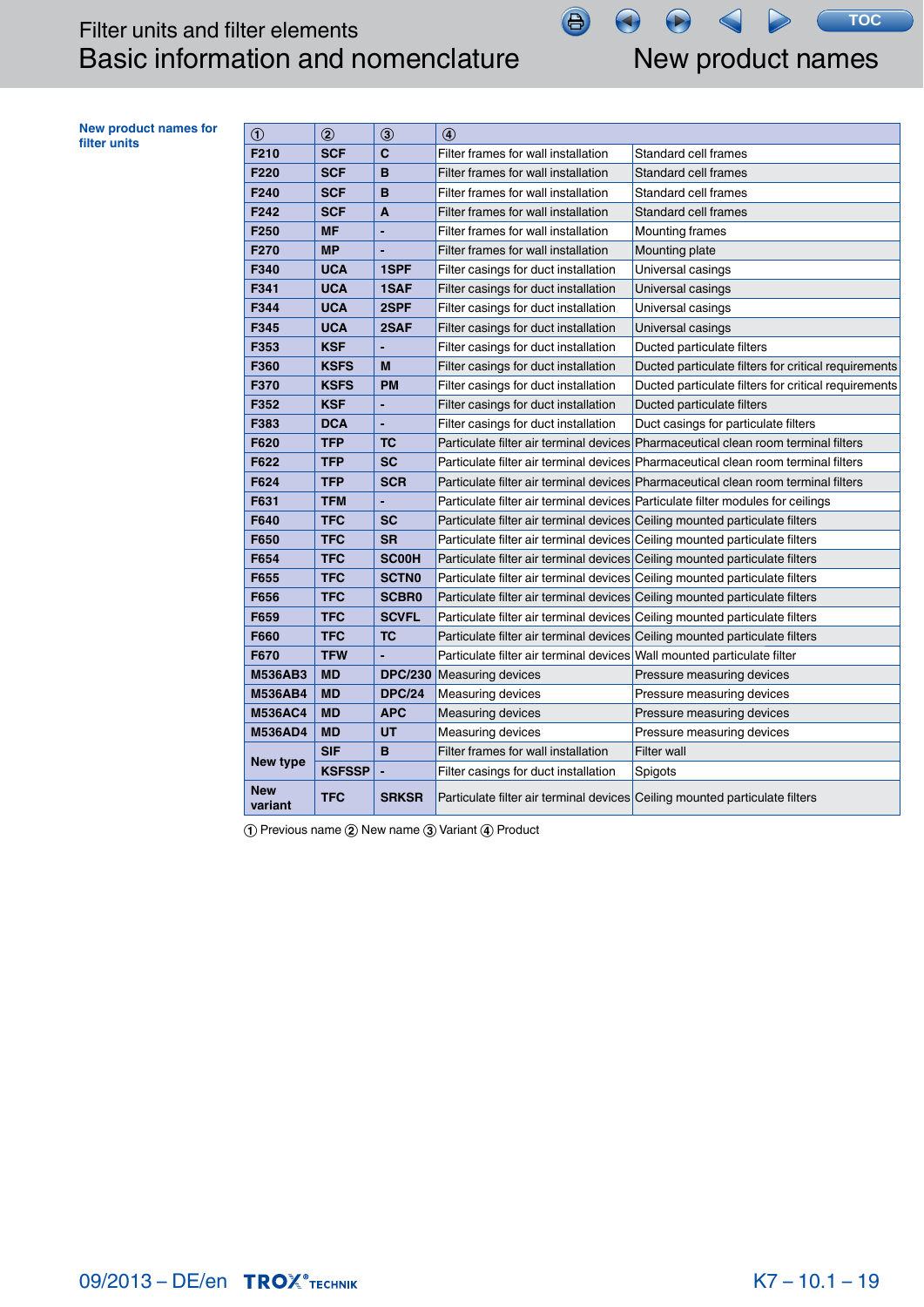# Filter units and filter elements Basic information and nomenclature New product names

合

**TOC**

**New product names for** 

**filter elements or**  $\begin{array}{|c|c|c|c|c|c|} \hline \text{of} & \text{(a) } & \text{(b)} & \text{(c) } & \text{(d) } & \text{(e)} \\ \hline \end{array}$ Automatic roll filter media **Filter media Filter media F702B…** FMR G02 G3 Roll media Filter media **F702B… FMP G02-ROL G3 Cut-to-size pads Filter media F702C…** FMC G02-RFMS/RFMA G3 Automatic roll filter media Filter media **F702D…** FMP G02-PAD G3 Cut-to-size pads Filter media **F702N…** FMC G02-CASN G3 Automatic roll filter media Filter media **F703B… FMP C03-ROL G3 Cut-to-size pads Filter media F703B… FMR C03** G3 Roll media Filter media Filter media **F703D…** FMP C03-PAD G3 Cut-to-size pads Filter media **F704B…** FMR C04 G3 Roll media Filter media Filter media **F704B…** FMP C04-ROL G3 Cut-to-size pads Filter media **F704D…** FMP C04-PAD G3 Cut-to-size pads Filter media **F706B… | FMR | C06 | M5 | Roll media | Transference | Filter media | Filter media F706B…** FMP C06-ROL M5 Cut-to-size pads Filter media **F706D…** FMP C06-PAD M5 Cut-to-size pads Filter media **F711B…** FMR C11 G4 Roll media Filter media **F711B… FMP C11-ROL** G4 Cut-to-size pads Filter media **F711D…** FMP C11-PAD G4 Cut-to-size pads Filter media **F715B…** FMR C15 G4 Roll media Filter media **F715B…** FMP C15-ROL G4 Cut-to-size pads Filter media **F715D…** FMP C15-PAD G4 Cut-to-size pads Filter media **F718E… ZL NWO** G4 Z-Line filters **G1** G4 MUSIC METAL Filter media **F718K…** ZL PLA G4 Z-Line filters **F718K…** Filter media **F719E…** ZL NWO M5 Z-Line filters **Filter M5** Section 1 Rilter media **F719K…** ZL PLA M5 Z-Line filters **F719K…** Filter media **F721A…** FMC C21-CAS G3 Automatic roll filter media Filter media **F721C…** FMC C21-RFMA/RFMD G3 Automatic roll filter media Filter media **F725... PFS** PLA, GAL M5 Pocket filters made of non-woven synthetic fibres Pocket filter **F726… PFS PLA, GAL** M6 Pocket filters made of non-woven synthetic fibres Pocket filter **F728... PFS** PLA, GAL **F7** Pocket filters made of non-woven synthetic fibres Pocket filter **F736G… DFF GALSF/SMG/HMG** M6 Compact fine dust filters Deep Pleat filters **F736M...** DFF GALSF M6 Compact fine dust filters Deep Pleat filters **F736W...** DFF MDF M6 Compact fine dust filters Deep Pleat filters **F736X…** DFF GALDF/SMG/HMG M6 Compact fine dust filters Deep Pleat filters **F736Y…** DFF GAL M6 Compact fine dust filters Deep Pleat filters **F737M…** DFF GALSF F7 Compact fine dust filters Deep Pleat filters **F737W…** DFF MDF **F7** Compact fine dust filters **Deep Pleat filters F737Y… DFF GAL F7 Compact fine dust filters Deep Pleat filters F739G… DFF GALSF/SMG/HMG** F9 Compact fine dust filters Deep Pleat filters **F739M…** DFF GALSF F9 Compact fine dust filters Deep Pleat filters **F739W...** DFF MDF **F9** Compact fine dust filters **Deep Pleat filters F739X… DFF GALDF/SMG/HMG** F9 Compact fine dust filters Deep Pleat filters **F739Y… DFF GAL F9 Compact fine dust filters** Deep Pleat filters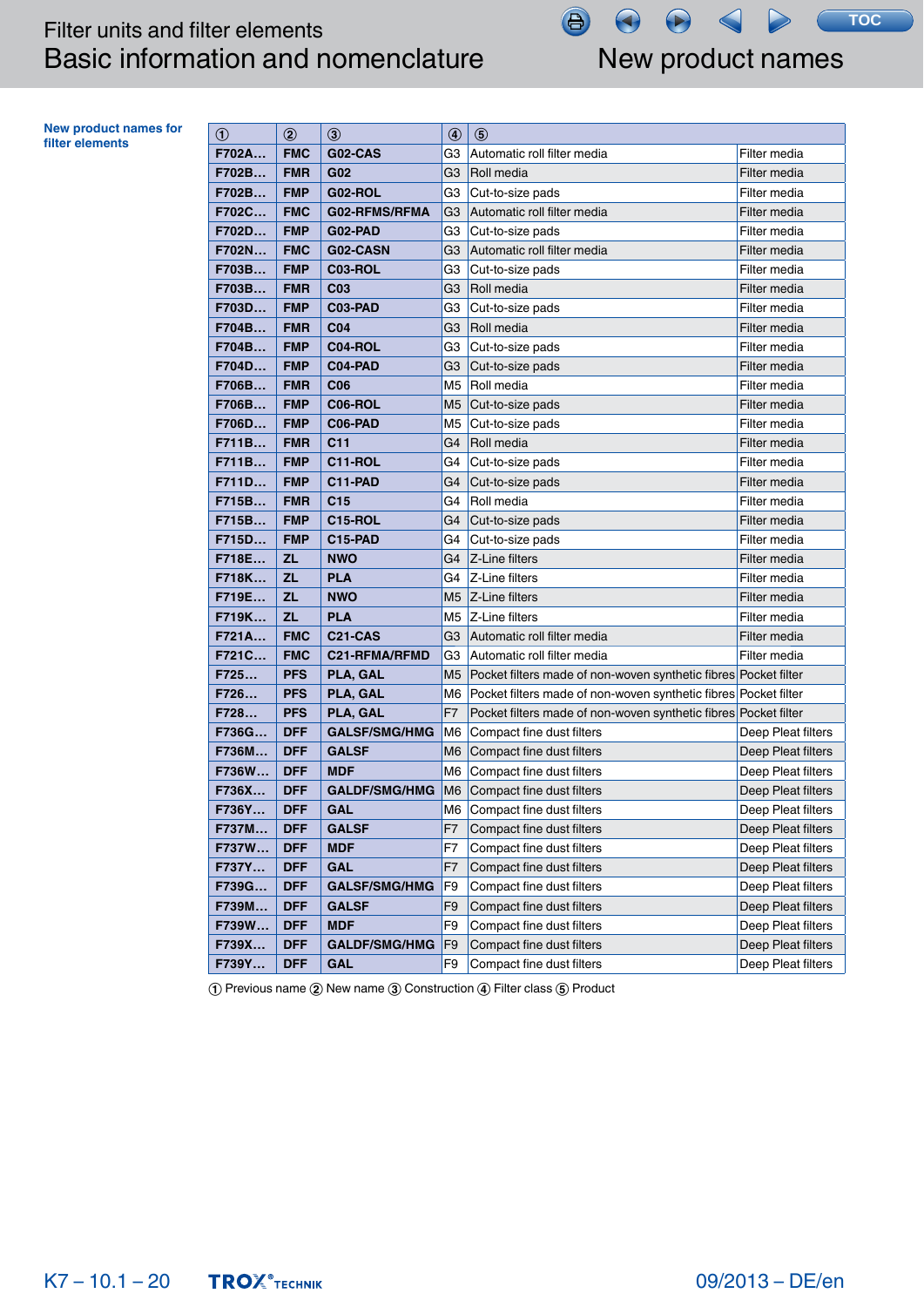New product names

**TOC**

| <b>New product names for</b> |
|------------------------------|
| filter elements              |

| <b>New product names for</b><br>filter elements | $\circledcirc$ | $^{\circledR}$ | $\circled{3}$   | $\circledcirc$ | $\circledS$                                                    |                           |
|-------------------------------------------------|----------------|----------------|-----------------|----------------|----------------------------------------------------------------|---------------------------|
|                                                 | F743           | <b>PFC</b>     | PLA, GAL        | G4             | Pocket filters made of non-woven chemical fibres Pocket filter |                           |
|                                                 | F744           | <b>PFG</b>     | PLA, GAL        | M <sub>5</sub> | Pocket filters made of non-woven glass fibres                  | Pocket filter             |
|                                                 | F746           | <b>PFG</b>     | PLA, GAL        | M6             | Pocket filters made of non-woven glass fibres                  | Pocket filter             |
|                                                 | F748           | <b>PFG</b>     | PLA, GAL        | F <sub>7</sub> | Pocket filters made of non-woven glass fibres                  | Pocket filter             |
|                                                 | F749           | <b>PFG</b>     | PLA, GAL        | F9             | Pocket filters made of non-woven glass fibres                  | Pocket filter             |
|                                                 | F755F          | <b>MFI</b>     | <b>PLA</b>      | M <sub>5</sub> | Filter inserts                                                 | Mini Pleat filters        |
|                                                 | F755K          | <b>MFP</b>     | <b>PLA</b>      | M <sub>5</sub> | Filter panels                                                  | Mini Pleat filters        |
|                                                 | F755M          | <b>MFI</b>     | <b>SPC</b>      | M <sub>5</sub> | Filter inserts                                                 | Mini Pleat filters        |
|                                                 | F755S          | <b>MFI</b>     | <b>SPC</b>      | M5             | <b>Filter inserts</b>                                          | Mini Pleat filters        |
|                                                 | F756E          | <b>MFC</b>     | <b>STA</b>      | M6             | <b>Filter cells</b>                                            | Mini Pleat filters        |
|                                                 | F756E          | <b>MFP</b>     | <b>STA</b>      | M6             | Filter panels                                                  | Mini Pleat filters        |
|                                                 | F756F          | <b>MFI</b>     | <b>PLA</b>      | M6             | Filter inserts                                                 | Mini Pleat filters        |
|                                                 | F756K          | <b>MFP</b>     | <b>PLA</b>      | M6             | Filter panels                                                  | Mini Pleat filters        |
|                                                 | F756M          | <b>MFI</b>     | <b>SPC</b>      | M6             | <b>Filter inserts</b>                                          | Mini Pleat filters        |
|                                                 | F756M          | <b>MFC</b>     | <b>GAL</b>      | M6             | Filter cells                                                   | Mini Pleat filters        |
|                                                 | F756M          | <b>MFP</b>     | <b>GAL</b>      | M6             | <b>Filter panels</b>                                           | Mini Pleat filters        |
|                                                 | F756S          | <b>MFI</b>     | <b>SPC</b>      | M6             | Filter inserts                                                 | Mini Pleat filters        |
|                                                 | F756W          | <b>MFC</b>     | <b>MDF</b>      | M <sub>6</sub> | <b>Filter cells</b>                                            | Mini Pleat filters        |
|                                                 | F756W          | <b>MFP</b>     | <b>MDF/MDFF</b> | M <sub>6</sub> | Filter panels                                                  | Mini Pleat filters        |
|                                                 | F757E          | <b>MFC</b>     | <b>STA</b>      | F <sub>7</sub> | <b>Filter cells</b>                                            | Mini Pleat filters        |
|                                                 | F757E          | <b>MFP</b>     | <b>STA</b>      | F7             | <b>Filter panels</b>                                           | Mini Pleat filters        |
|                                                 | F757F          | <b>MFI</b>     | <b>PLA</b>      | F7             | <b>Filter inserts</b>                                          | Mini Pleat filters        |
|                                                 | F757K          | <b>MFP</b>     | <b>PLA</b>      | F7             | <b>Filter panels</b>                                           | Mini Pleat filters        |
|                                                 | F757M          | <b>MFI</b>     | <b>SPC</b>      | F7             | <b>Filter inserts</b>                                          | Mini Pleat filters        |
|                                                 | F757M          | <b>MFC</b>     | <b>GAL</b>      | F7             | <b>Filter cells</b>                                            | Mini Pleat filters        |
|                                                 | F757M          | <b>MFP</b>     | <b>GAL</b>      | F7             | Filter panels                                                  | Mini Pleat filters        |
|                                                 | F757S          | <b>MFI</b>     | <b>SPC</b>      | F7             | <b>Filter inserts</b>                                          | Mini Pleat filters        |
|                                                 | F757W          | <b>MFC</b>     | <b>MDF</b>      | F7             | <b>Filter cells</b>                                            | Mini Pleat filters        |
|                                                 | F757W          | <b>MFP</b>     | <b>MDF/MDFF</b> | F7             | <b>Filter panels</b>                                           | Mini Pleat filters        |
|                                                 | F759A          | <b>MFE</b>     | <b>AL</b>       | F9             | <b>Filter elements</b>                                         | Mini Pleat filters        |
|                                                 | F759E          | <b>MFC</b>     | <b>STA</b>      | F <sub>9</sub> | <b>Filter cells</b>                                            | Mini Pleat filters        |
|                                                 | F759E          | <b>MFP</b>     | <b>STA</b>      | F <sub>9</sub> | <b>Filter panels</b>                                           | <b>Mini Pleat filters</b> |
|                                                 | F759F          | <b>MFI</b>     | <b>PLA</b>      | F <sub>9</sub> | Filter inserts                                                 | Mini Pleat filters        |
|                                                 | F759K          | <b>MFP</b>     | <b>PLA</b>      | F <sub>9</sub> | <b>Filter panels</b>                                           | Mini Pleat filters        |
|                                                 | F759M          | <b>MFI</b>     | <b>SPC</b>      | F <sub>9</sub> | <b>Filter inserts</b>                                          | Mini Pleat filters        |
|                                                 | F759M          | <b>MFE</b>     | GAL             | F9             | Filter elements                                                | Mini Pleat filters        |
|                                                 | F759M          | <b>MFC</b>     | <b>GAL</b>      | F9             | <b>Filter cells</b>                                            | Mini Pleat filters        |
|                                                 | F759M          | <b>MFP</b>     | <b>GAL</b>      | F <sub>9</sub> | Filter panels                                                  | <b>Mini Pleat filters</b> |
|                                                 | F759S          | <b>MFI</b>     | <b>SPC</b>      | F <sub>9</sub> | <b>Filter inserts</b>                                          | Mini Pleat filters        |
|                                                 | F759W          | <b>MFC</b>     | <b>MDF</b>      | F9             | <b>Filter cells</b>                                            | Mini Pleat filters        |
|                                                 | F759W          | <b>MFP</b>     | <b>MDF/MDFF</b> | F9             | <b>Filter panels</b>                                           | Mini Pleat filters        |
|                                                 | F760E          | <b>ACFC</b>    | <b>STA</b>      |                | Filter cartridges                                              | Activated carbon filters  |
|                                                 | F760F          | <b>ACFI</b>    | <b>PLA</b>      |                | <b>Filter inserts</b>                                          | Activated carbon filters  |
|                                                 | F760J          | <b>ACF</b>     |                 |                | <b>Filter cells</b>                                            | Activated carbon filters  |
|                                                 | F760K          | <b>ACFC</b>    | <b>PLA</b>      |                | Filter cartridges                                              | Activated carbon filters  |
|                                                 | F760M          | <b>ACFC</b>    | <b>GAL</b>      |                | Filter cartridges                                              | Activated carbon filters  |
|                                                 | F766           | <b>PFN</b>     | PLA, GAL        | M6             | Pocket filters made of NanoWave® medium                        | Pocket filter             |
|                                                 | F768           | <b>PFN</b>     | PLA, GAL        | F7             | Pocket filters made of NanoWave® medium                        | Pocket filter             |
|                                                 | F769           | <b>PFN</b>     | PLA, GAL        | F9             | Pocket filters made of NanoWave® medium                        | Pocket filter             |

 $\bigoplus$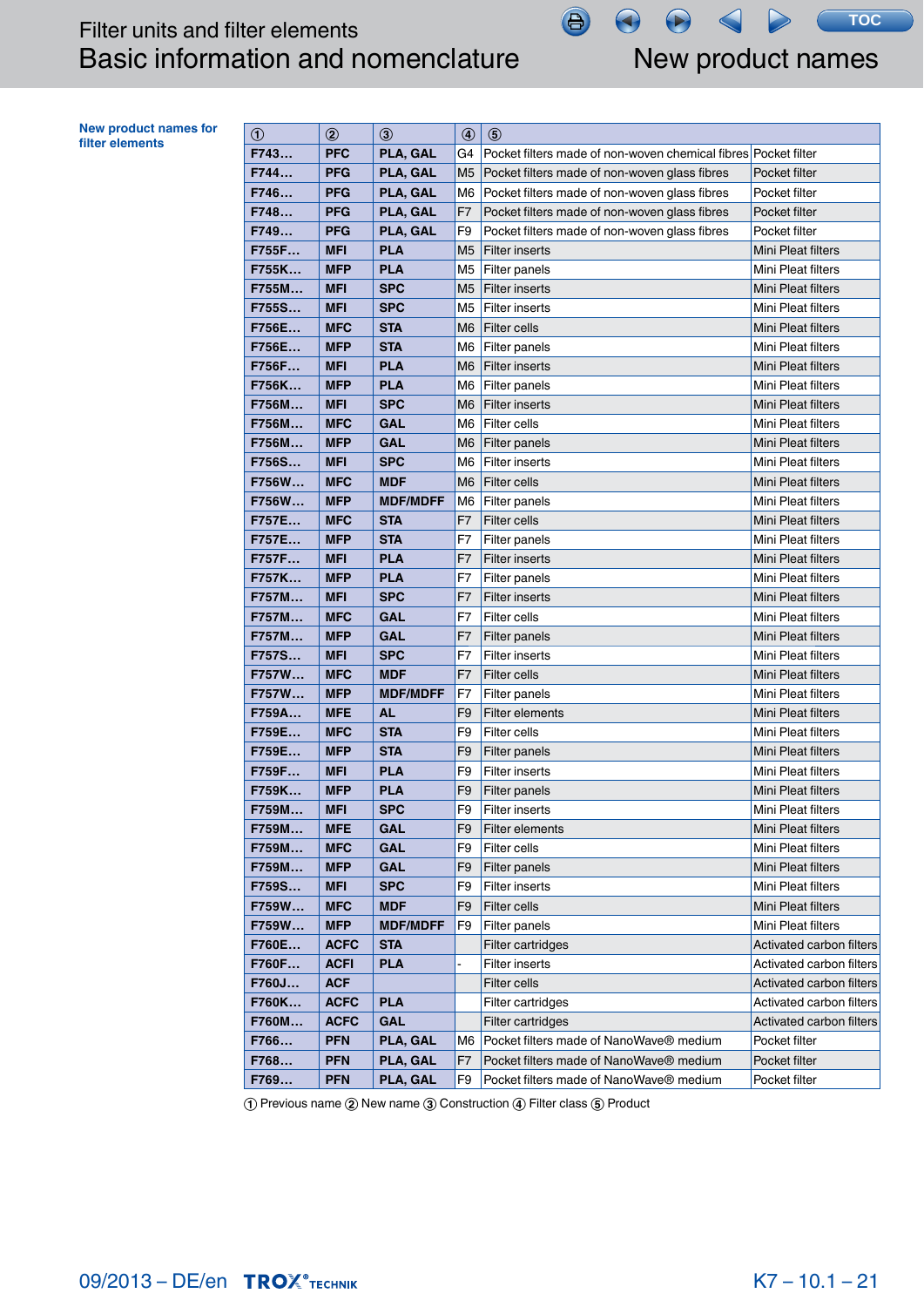# Filter units and filter elements Basic information and nomenclature New product names

 $\bigoplus$ 

**TOC**

**New product names for**  filter elements

| $^{\circledR}$ | $^{\circledR}$ | $\circledS$ | $\circledast$   | $\circledS$                             |                           |
|----------------|----------------|-------------|-----------------|-----------------------------------------|---------------------------|
| F770E          | <b>DFH</b>     | <b>STA</b>  | E11             | Particulate filter cells                | Deep Pleat filters        |
| <b>F770M</b>   | <b>DFH</b>     | <b>GAL</b>  | E11             | Particulate filter cells                | Deep Pleat filters        |
| <b>F770W</b>   | <b>DFH</b>     | <b>MDF</b>  | E11             | Particulate filter cells                | Deep Pleat filters        |
| F771E          | <b>DFH</b>     | <b>STA</b>  | H <sub>13</sub> | Particulate filter cells                | Deep Pleat filters        |
| F771M          | <b>DFH</b>     | <b>GAL</b>  | H <sub>13</sub> | Particulate filter cells                | Deep Pleat filters        |
| F771W          | <b>DFH</b>     | <b>MDF</b>  | H <sub>13</sub> | Particulate filter cells                | Deep Pleat filters        |
| F779S          | <b>MFI</b>     | <b>SPC</b>  | E10             | <b>Filter inserts</b>                   | Mini Pleat filters        |
| F780A          | <b>MFE</b>     | <b>AL</b>   | E11             | <b>Filter elements</b>                  | Mini Pleat filters        |
| <b>F780AR</b>  | <b>MFCA</b>    | <b>AL</b>   | E11             | Filter cartridges                       | Mini Pleat filters        |
| F780E          | <b>MFC</b>     | <b>STA</b>  | E11             | Filter cells                            | Mini Pleat filters        |
| F780E          | <b>MFP</b>     | <b>STA</b>  | E11             | <b>Filter panels</b>                    | Mini Pleat filters        |
| <b>F780M</b>   | <b>MFE</b>     | <b>GAL</b>  | E11             | Filter elements                         | Mini Pleat filters        |
| F780M          | <b>MFC</b>     | <b>GAL</b>  | E11             | Filter cells                            | Mini Pleat filters        |
| F780M          | <b>MFP</b>     | <b>GAL</b>  | E11             | <b>Filter panels</b>                    | <b>Mini Pleat filters</b> |
| F780N          | <b>MFP</b>     | <b>ALN</b>  | E11             | Filter panels                           | Mini Pleat filters        |
| <b>F780S</b>   | <b>MFI</b>     | <b>SPC</b>  | E11             | <b>Filter inserts</b>                   | Mini Pleat filters        |
| F780V          | <b>MFP</b>     | <b>ALV</b>  | E <sub>11</sub> | Filter panels                           | Mini Pleat filters        |
| F780W          | <b>MFC</b>     | <b>MDF</b>  | E11             | <b>Filter cells</b>                     | Mini Pleat filters        |
| F780W          | <b>MFP</b>     | <b>MDF</b>  | E <sub>11</sub> | <b>Filter panels</b>                    | Mini Pleat filters        |
| F780Y          | <b>MFP</b>     | <b>ALY</b>  | E11             | <b>Filter panels</b>                    | Mini Pleat filters        |
| F780Z          | <b>MFP</b>     | <b>ALZ</b>  | E11             | Filter panels                           | Mini Pleat filters        |
| F781A          | <b>MFE</b>     | <b>AL</b>   | H <sub>13</sub> | <b>Filter elements</b>                  | Mini Pleat filters        |
| <b>F781AR</b>  | <b>MFCA</b>    | <b>AL</b>   | H <sub>13</sub> | Filter cartridges                       | Mini Pleat filters        |
| F781E          | <b>MFP</b>     | <b>STA</b>  | H <sub>13</sub> | Filter panels                           | <b>Mini Pleat filters</b> |
| F781E          | <b>MFC</b>     | <b>STA</b>  | H <sub>13</sub> | <b>Filter cells</b>                     | Mini Pleat filters        |
| F781M          | <b>MFE</b>     | <b>GAL</b>  | H <sub>13</sub> | Filter elements                         | Mini Pleat filters        |
| F781M          | <b>MFC</b>     | <b>GAL</b>  | H <sub>13</sub> | Filter cells                            | Mini Pleat filters        |
| F781M          | <b>MFP</b>     | <b>GAL</b>  | H <sub>13</sub> | <b>Filter panels</b>                    | Mini Pleat filters        |
| F781N          | <b>MFP</b>     | <b>ALN</b>  | H <sub>13</sub> | Filter panels                           | Mini Pleat filters        |
| F781S          | <b>MFI</b>     | <b>SPC</b>  | H <sub>13</sub> | <b>Filter inserts</b>                   | Mini Pleat filters        |
| F781U          | <b>MFP</b>     | <b>ALU</b>  | H <sub>13</sub> | Filter panels                           | Mini Pleat filters        |
| F781V          | <b>MFP</b>     | <b>ALV</b>  | H <sub>13</sub> | <b>Filter panels</b>                    | Mini Pleat filters        |
| F781W          | <b>MFC</b>     | <b>MDF</b>  | H <sub>13</sub> | Filter cells                            | Mini Pleat filters        |
| F781W          | <b>MFP</b>     | <b>MDF</b>  | H <sub>13</sub> | <b>Filter panels</b>                    | <b>Mini Pleat filters</b> |
| F781Y          | <b>MFP</b>     | <b>ALY</b>  | H <sub>13</sub> | Filter panels                           | Mini Pleat filters        |
| F781Z          | <b>MFP</b>     | <b>ALZ</b>  | H <sub>13</sub> | Filter panels                           | Mini Pleat filters        |
| F782B          | <b>MFPCR</b>   | <b>ALB</b>  | H14             | Filter panels for clean room technology | Mini Pleat filters        |
| F782C          | <b>MFPCR</b>   | <b>ALC</b>  | H14             | Filter panels for clean room technology | Mini Pleat filters        |
| F782E          | <b>MFC</b>     | <b>STA</b>  | H14             | Filter cells                            | Mini Pleat filters        |
| F782E          | <b>MFP</b>     | <b>STA</b>  | H <sub>14</sub> | Filter panels                           | Mini Pleat filters        |
| F782G          | <b>MFPCR</b>   | <b>ALG</b>  | H <sub>14</sub> | Filter panels for clean room technology | Mini Pleat filters        |
| F782M          | <b>MFC</b>     | GAL         | H14             | Filter cells                            | Mini Pleat filters        |
| F782M          | <b>MFP</b>     | <b>GAL</b>  | H14             | Filter panels                           | Mini Pleat filters        |
| F782S          | <b>MFI</b>     | <b>SPC</b>  | H <sub>14</sub> | <b>Filter inserts</b>                   | Mini Pleat filters        |
| F782U          | <b>MFP</b>     | <b>ALU</b>  | H <sub>14</sub> | Filter panels                           | Mini Pleat filters        |
| F782V          | <b>MFP</b>     | <b>ALV</b>  | H14             | <b>Filter panels</b>                    | Mini Pleat filters        |
| F782W          | <b>MFC</b>     | <b>MDF</b>  | H <sub>14</sub> | Filter cells                            | Mini Pleat filters        |
| F782W          | <b>MFP</b>     | <b>MDF</b>  | H14             | Filter panels                           | Mini Pleat filters        |
| F782Y          | <b>MFP</b>     | <b>ALY</b>  | H14             | Filter panels                           | Mini Pleat filters        |
| F782Z          | <b>MFP</b>     | <b>ALZ</b>  | H14             | Filter panels                           | Mini Pleat filters        |